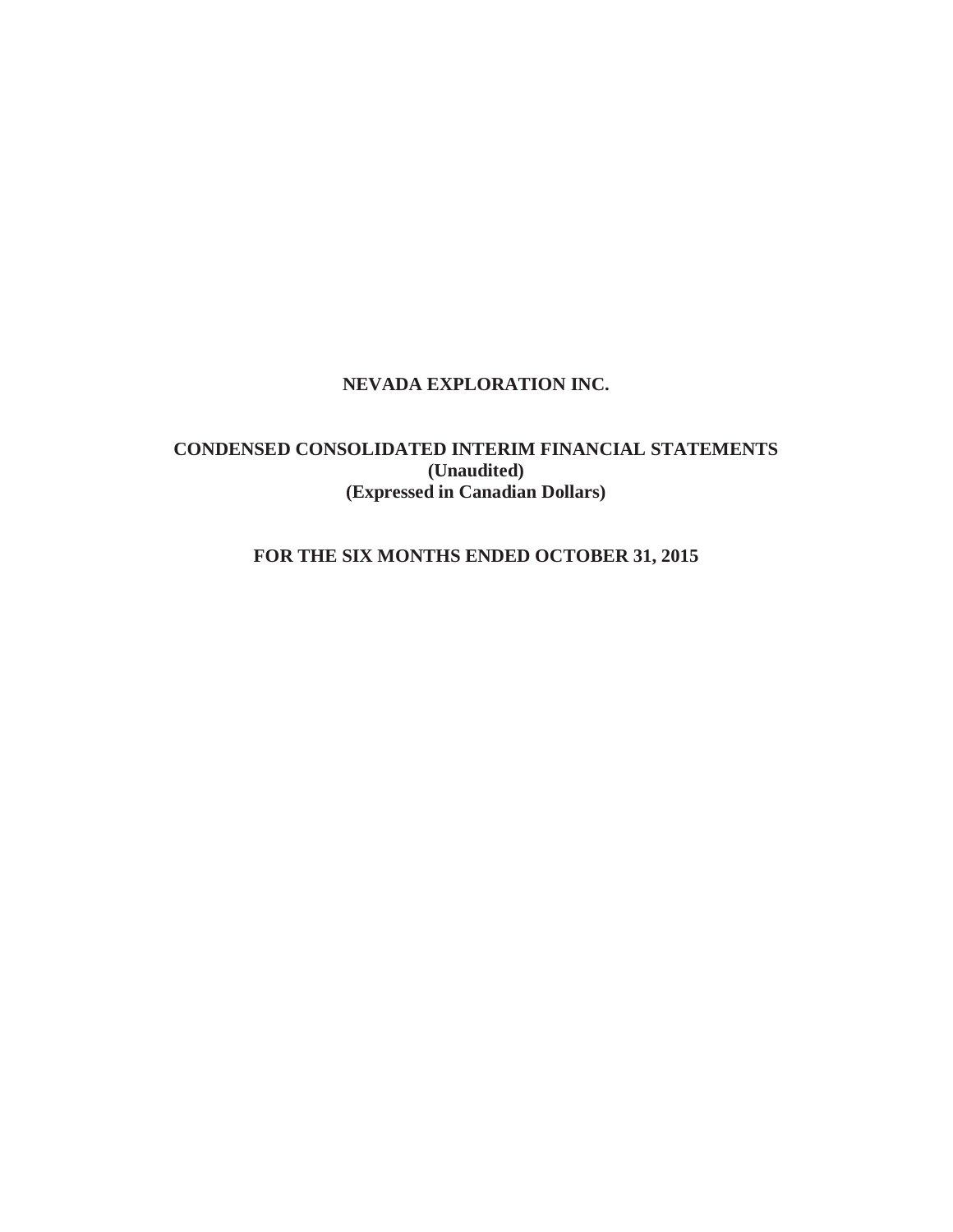# **UNAUDITED CONDENSED CONSOLIDATED INTERIM FINANCIAL STATEMENTS**

In accordance with National Instrument 51-102 released by the Canadian Securities Administrators, the Company discloses that its auditors have not reviewed the unaudited condensed consolidated interim financial statements for the period ended October 31, 2015.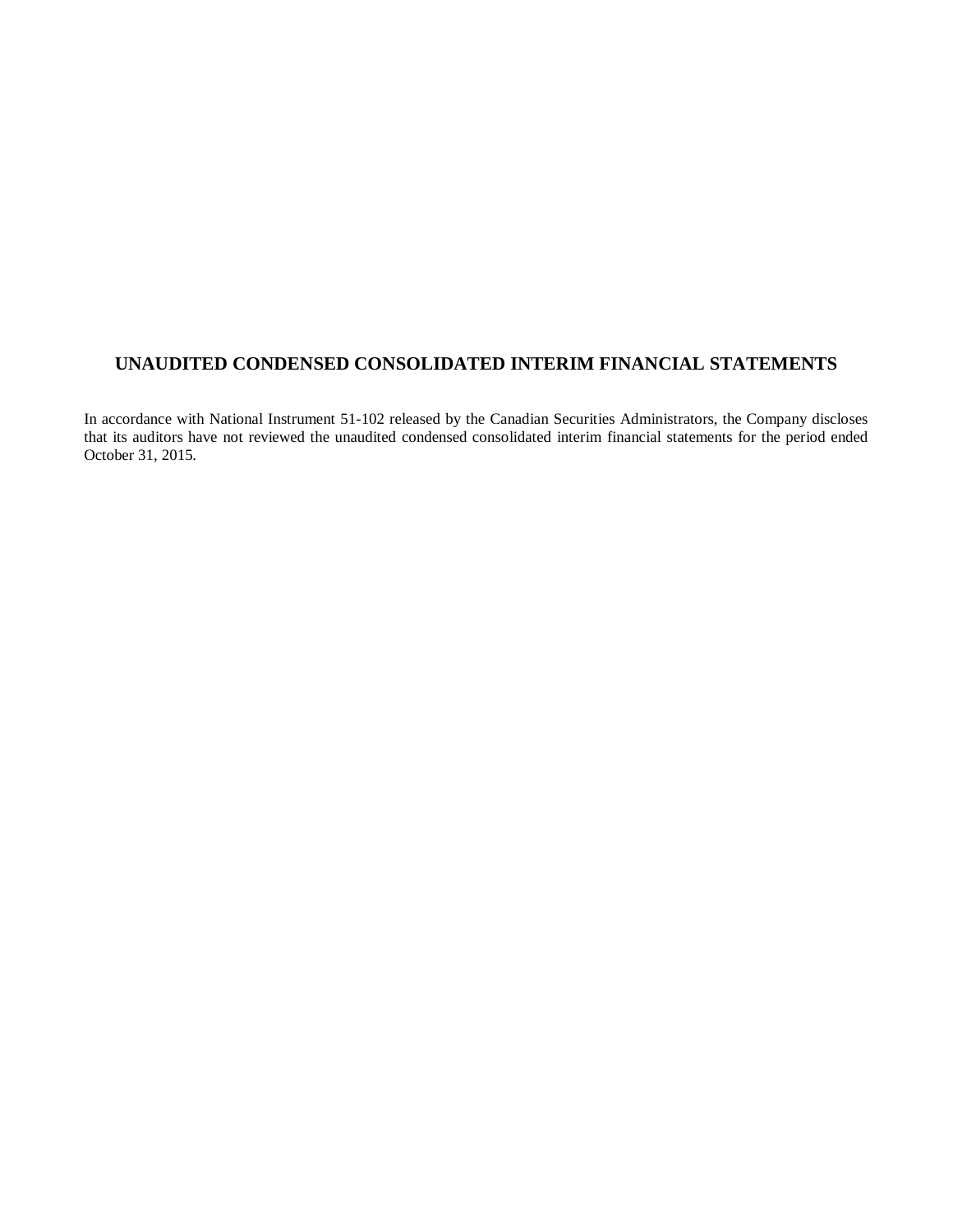### **NEVADA EXPLORATION INC.** CONDENSED CONSOLIDATED INTERIM STATEMENTS OF FINANCIAL POSITION (Expressed in Canadian Dollars) AS AT

|                                                                            | October 31,<br>2015 | April 30,<br>2015<br>(Audited) |
|----------------------------------------------------------------------------|---------------------|--------------------------------|
| <b>ASSETS</b>                                                              |                     |                                |
| <b>Current assets</b>                                                      |                     |                                |
| Cash                                                                       | \$<br>151,563       | \$<br>29,674                   |
| Accounts receivable (Note 3)<br>Prepaid expenses (Note 4)                  | 9,733<br>7,933      | 4,649<br>7,948                 |
| Short term investments (Note 5)                                            | 3,401               | 5,102                          |
| <b>Total current assets</b>                                                | 172,630             | 47,373                         |
| <b>Non-current assets</b>                                                  |                     |                                |
| Equipment (Note 7)                                                         | 135,742             | 138,643                        |
| Intangible assets (Note 8)                                                 | 3,960               |                                |
| Exploration and evaluation assets (Note 9)<br>Deposits and bonds (Note 10) | 3,930,232<br>37,269 | 3,442,023<br>28,894            |
|                                                                            |                     |                                |
| <b>Total non-current assets</b>                                            | 4,103,243           | 3,609,560                      |
| <b>Total assets</b>                                                        | \$<br>4,279,833     | \$<br>3,656,933                |
| <b>LIABILITIES AND EQUITY</b>                                              |                     |                                |
| <b>Current liabilities</b>                                                 |                     |                                |
| Accounts payable and accrued liabilities (Notes 11 and 6)                  | \$<br>125,353       | 448,578<br>\$                  |
| Short term demand loan (Note 13)                                           |                     | 30,000                         |
| Current portion of finance lease obligations (Note 12)                     | 5,801               | 10,630                         |
| <b>Total current liabilities</b>                                           | 131,154             | 489,208                        |
| <b>Non-current liabilities</b>                                             |                     |                                |
| Finance lease obligations (Note 12)                                        | 31,273              | 28,855                         |
| <b>Total liabilities</b>                                                   | 162,427             | 518,063                        |
| <b>Equity</b>                                                              |                     |                                |
| Capital stock (Note 14)                                                    | 16,890,039          | 16,368,731                     |
| Reserves (Note 14)                                                         | 1,819,707           | 1,163,289                      |
| Deficit                                                                    | (14,592,340)        | (14,393,150)                   |
| <b>Total equity</b>                                                        | 4,117,406           | 3,138,870                      |
| <b>Total liabilities and equity</b>                                        | \$<br>4,279,833     | 3,656,933<br>\$                |
| Nature of operations and going concern (Note 1)                            |                     |                                |

## **Approved and authorized on behalf of the Board on December 18, 2015:**

| "John"<br>Larson | $hr\alpha$ | $Wade$ .<br>Hodges |  |
|------------------|------------|--------------------|--|
|                  |            |                    |  |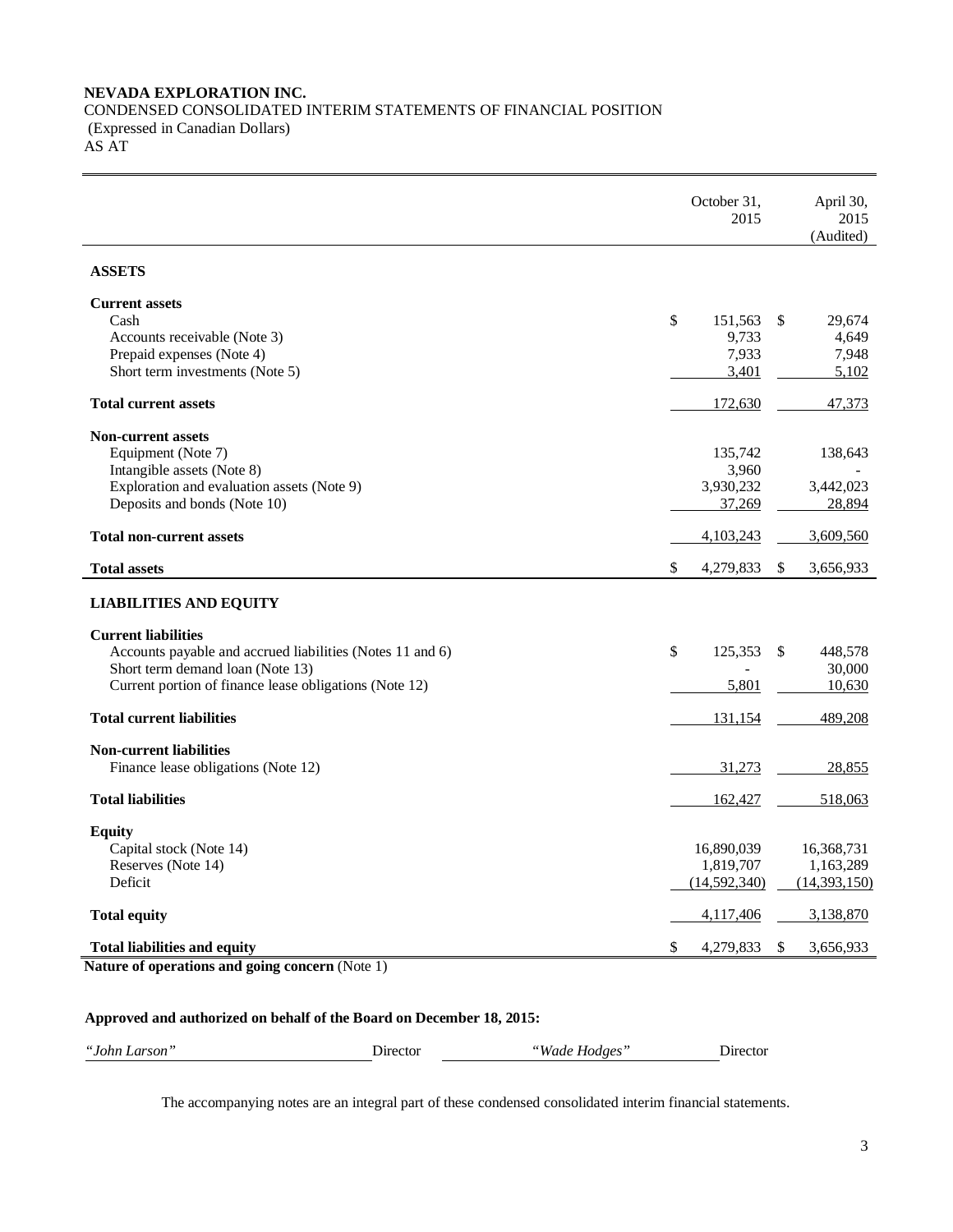### **NEVADA EXPLORATION INC.**

CONDENSED CONSOLIDATED INTERIM STATEMENTS OF LOSS AND COMPREHENSIVE INCOME (LOSS) (Unaudited)

(Expressed in Canadian Dollars)

|                                                                      | Three Months<br>Ended | Three Months        | Six Months<br>Ended<br>Ended |                     |    | Six Months<br>Ended |
|----------------------------------------------------------------------|-----------------------|---------------------|------------------------------|---------------------|----|---------------------|
|                                                                      | October 31,<br>2015   | October 31,<br>2014 |                              | October 31,<br>2015 |    | October 31,<br>2014 |
| <b>INCOME</b>                                                        |                       |                     |                              |                     |    |                     |
| Project management and consulting                                    | \$<br>45,257          | \$                  | \$                           | 46,501 \$           |    |                     |
| <b>EXPENSES</b>                                                      |                       |                     |                              |                     |    |                     |
| Amortization (Note 7)                                                | 5,672                 | 4,763               |                              | 11,037              |    | 9,427               |
| General exploration costs                                            | 1,017                 | 905                 |                              | 1,216               |    | 1,209               |
| Interest and bank charges                                            | 1,750                 | 618                 |                              | 2,416               |    | 1,021               |
| Investor relations                                                   | 40,876                | $\mathbf{L}$        |                              | 41,776              |    |                     |
| Office expenses and other                                            | 9,628                 | 14,542              |                              | 21,021              |    | 27,951              |
| Professional fees and consulting (Note 6)                            | 33,667                | 27,588              |                              | 67,305              |    | 54,409              |
| Project management and consulting                                    | 8,298                 | 27,588              |                              | 8,298               |    |                     |
| Rent                                                                 | 6,971                 | 16,609              |                              | 13,671              |    | 33,377              |
| Salaries (Note 15)                                                   | 11,288                | 61,709              |                              | 37,547              |    | 95,823              |
| Share-based payments (Note 6 and 14)                                 | 107,970               |                     |                              | 107,970             |    |                     |
| Travel                                                               | 1,331                 | 1,207               |                              | 3,096               |    | 1,207               |
| <b>Total operating expenses</b>                                      | (228, 468)            | (127, 941)          |                              | (315, 353)          |    | (224, 424)          |
| <b>Loss from operations</b>                                          | (183,211)             | (127, 941)          |                              | (268, 852)          |    | (224, 424)          |
| <b>OTHER ITEMS</b>                                                   |                       |                     |                              |                     |    |                     |
| Gain on salary settlement (Note 6)                                   | 71,363                |                     |                              | 71,363              |    |                     |
| Unrealized gain (loss) on marketable securities                      |                       |                     |                              | (1,701)             |    |                     |
| Write-off of exploration and evaluation assets (Note 8)              |                       |                     |                              |                     |    | (1,349,346)         |
| <b>Total other items</b>                                             | 71,363                |                     |                              | (69, 662)           |    | (1,349,346)         |
| Net loss for the period                                              | (111, 848)            | (127, 941)          |                              | (199, 190)          |    | (1,573,770)         |
|                                                                      |                       |                     |                              |                     |    |                     |
| <b>OTHER COMPREHENSIVE INCOME</b><br>Currency translation adjustment | 169,604               | 101,027             |                              | 450,975             |    | 71,533              |
|                                                                      |                       |                     |                              |                     |    |                     |
| Comprehensive income (loss) for the period                           | 57,756                | (26,914)            | \$                           | 251,785             | \$ | (1,494,237)         |
| Basic and diluted loss per common share                              | (0.00)                | (0.01)              | \$                           | (0.01)              | \$ | (0.12)              |
| Weighted average number of common shares<br>outstanding              | 26,006,592            | 13,033,620          |                              | 19,059,701          |    | 12,918,871          |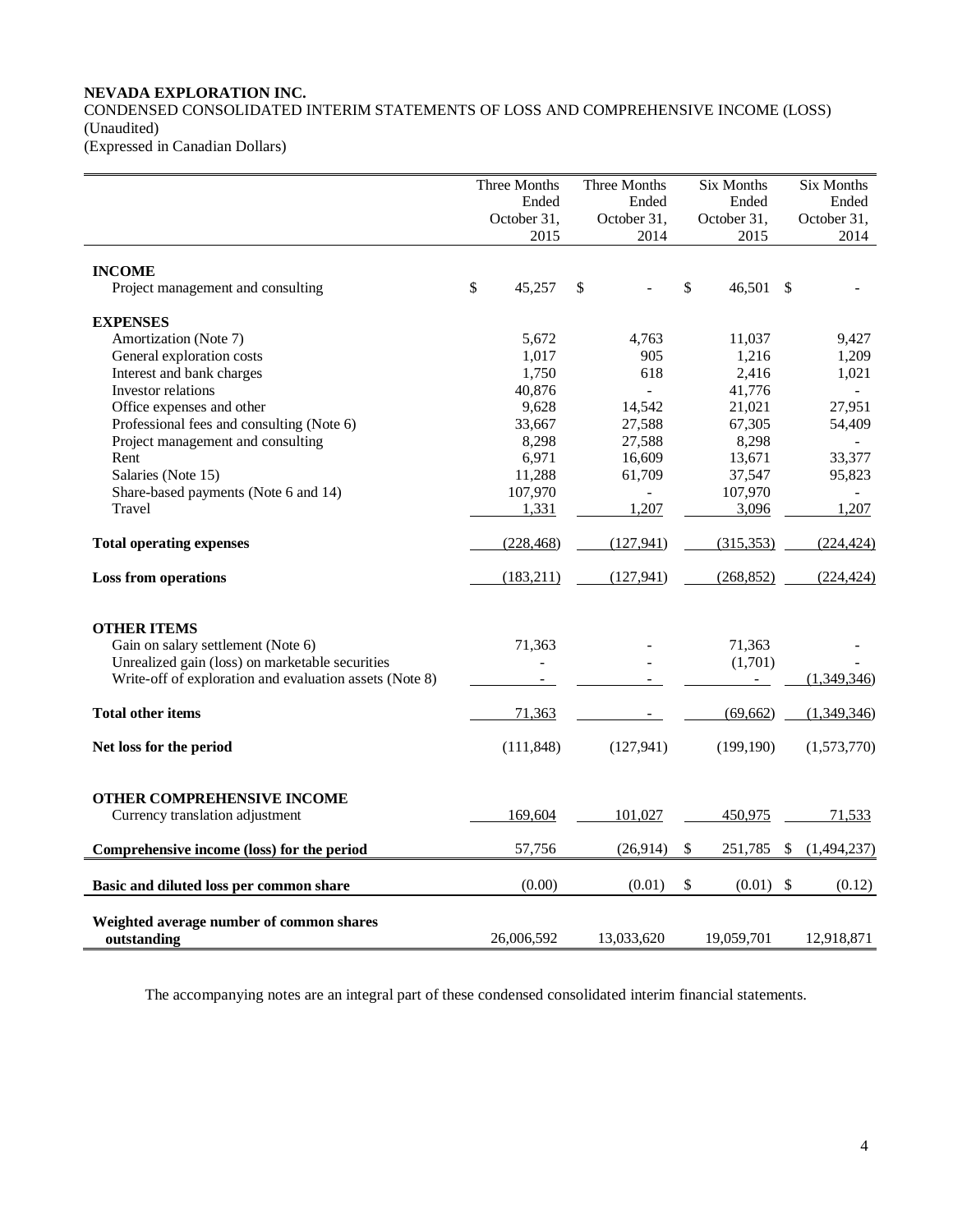### **NEVADA EXPLORATION INC.** CONDENSED CONSOLIDATED INTERIM STATEMENTS OF CHANGES IN EQUITY (Unaudited) (Expressed in Canadian Dollars)

|                                                                                                                                                                            |                                                          | <b>Capital Stock</b> |                                                       |    | Reserves             |              |                             |      |                                     |                                  |                                            |                                 |  |  |  |  |
|----------------------------------------------------------------------------------------------------------------------------------------------------------------------------|----------------------------------------------------------|----------------------|-------------------------------------------------------|----|----------------------|--------------|-----------------------------|------|-------------------------------------|----------------------------------|--------------------------------------------|---------------------------------|--|--|--|--|
|                                                                                                                                                                            | <b>Shares</b><br>(Note 14)                               |                      | Amount<br>(Note 14)                                   |    | Options<br>(Note 14) |              | Warrants<br>(Note 14)       |      | Currency<br>Translation             | Total<br>Reserves                | Deficit                                    | Total<br>Equity                 |  |  |  |  |
| Balance, May 1, 2014<br>Private placement<br>Share issuance costs - finders' fee<br>Relative fair value of unit warrants issued<br>Share issuance costs - finders' warrant | 12,806,590<br>283,010<br>$\sim$                          | \$                   | 16,122,776<br>141,505<br>(2,000)<br>(46,892)<br>(793) | \$ | 840,490              | -S           | 128,376 \$<br>46,892<br>793 |      | 317,988<br>$\overline{\phantom{a}}$ | \$<br>1,286,854<br>46,892<br>793 | $(13,088,950)$ \$<br>\$<br>173,271         | 4,320,680<br>141,505<br>(2,000) |  |  |  |  |
| Options expired                                                                                                                                                            |                                                          |                      |                                                       |    | (173, 271)           |              | ÷,                          |      |                                     | (173, 271)                       |                                            |                                 |  |  |  |  |
| Currency translation adjustment<br>Net loss for the period                                                                                                                 |                                                          |                      |                                                       |    |                      |              |                             |      | 79,533                              | 79,533                           | (1,573,770)                                | 79,533<br>(1,573,770)           |  |  |  |  |
| Balance, October 31, 2014                                                                                                                                                  | 13,089,600                                               | \$                   | 16,214,596                                            | S. | 667,219              | $\mathbb{S}$ | 176,061                     | - \$ | 397,521                             | \$<br>1,240,801                  | (14, 489, 449)<br>- \$                     | 2,965,948                       |  |  |  |  |
| Balance, May 1, 2015                                                                                                                                                       | 13,374,600                                               | \$                   | 16,368,731                                            | \$ | 500,342 \$           |              | 47,685 \$                   |      | 615,262                             | \$<br>1,163,289                  | (14,393,150)<br>- \$                       | 3,138,870                       |  |  |  |  |
| Private placement<br>Relative fair value of unit warrants issued<br>Share issuance costs                                                                                   | 14,100,000<br>$\overline{a}$<br>$\overline{\phantom{a}}$ |                      | 705,000<br>(287, 597)<br>(44, 226)                    |    |                      |              | ٠<br>287,597<br>(30,052)    |      |                                     | 287,597<br>(30,052)              | $\overline{\phantom{a}}$<br>$\overline{a}$ | 705,000<br>(74, 278)            |  |  |  |  |
| Shares for debt – bridge financing<br>Relative fair value of unit warrants issued<br>Share issuance costs                                                                  | 939,150<br>$\sim$                                        |                      | 46,958<br>(18,932)<br>(4,896)                         |    |                      |              | ٠<br>18,932                 |      |                                     | 18,932                           |                                            | 46,958<br>(4,896)               |  |  |  |  |
| Shares for debt - management settlement                                                                                                                                    | 2,500,000                                                |                      | 125,000                                               |    |                      |              |                             |      |                                     |                                  |                                            | 125,000                         |  |  |  |  |
| Share-based payments                                                                                                                                                       |                                                          |                      |                                                       |    | 107,970              |              |                             |      |                                     |                                  | $\overline{\phantom{a}}$                   | 107,970                         |  |  |  |  |
| Currency translation adjustment<br>Net loss for the period                                                                                                                 |                                                          |                      |                                                       |    |                      |              | ٠                           |      | 271,971                             | 271,971                          | (126, 210)                                 | 271,971<br>(126, 210)           |  |  |  |  |
| Balance, October 31, 2015                                                                                                                                                  | 30,913,750                                               | \$                   | 16,890,039                                            | \$ | 608,312 \$           |              | 324,162 \$                  |      | 887,233                             | \$<br>1,819,707                  | 14,592,340<br>\$<br>-S                     | 4,117,406                       |  |  |  |  |

On August 28, 2015, the Company's common shares were consolidated on the basis of one post-consolidated common share for every ten pre-consolidated common shares. The numbers of the shares presented in these consolidated financial statements have all been adjusted to reflect the impact of this share consolidation.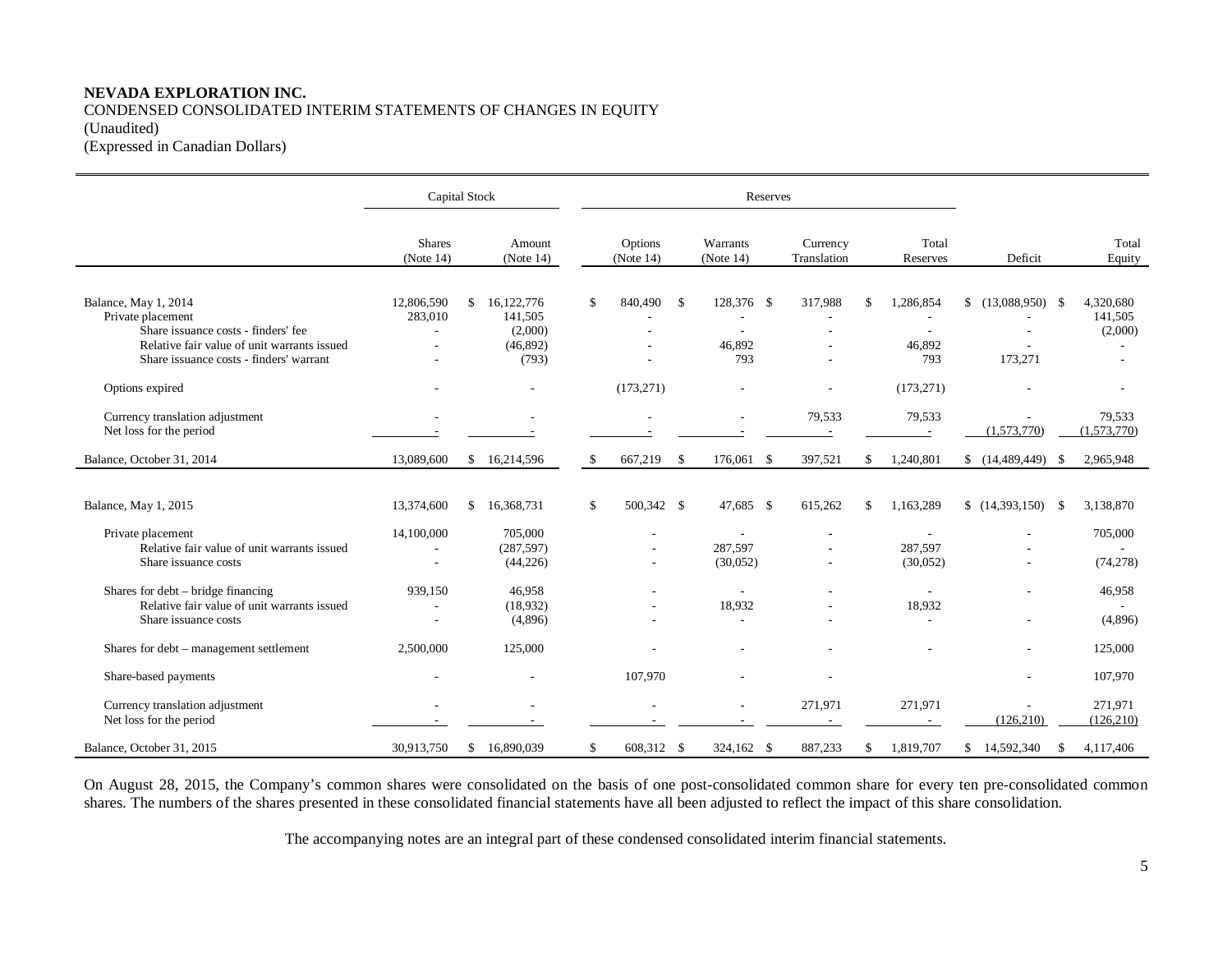### **NEVADA EXPLORATION INC.** CONDENSED CONSOLIDATED INTERIM STATEMENTS OF CASH FLOWS (Unaudited) (Expressed in Canadian Dollars)

|                                                                        | Six Months<br>Ended<br>October 31,<br>2015 | Six Months<br>Ended<br>October 31,<br>2014 |
|------------------------------------------------------------------------|--------------------------------------------|--------------------------------------------|
|                                                                        |                                            |                                            |
| <b>CASH FLOWS FROM OPERATING ACTIVITIES</b><br>Net loss for the period | \$<br>$(199, 190)$ \$                      | (1,573,770)                                |
| Items not affecting cash:                                              |                                            |                                            |
| Amortization                                                           | 11,037                                     | 9,427                                      |
| Write-off of exploration and evaluation assets<br>Share-based payments | 107,970                                    | 1,349,346                                  |
| Unrealized loss on marketable securities                               | 1,701                                      |                                            |
| Changes in non-cash working capital items:                             |                                            |                                            |
| Accounts receivable                                                    | (5,084)                                    | (804)                                      |
| Prepaid expenses                                                       | 15                                         | (515)                                      |
| Accounts payable and accrued liabilities                               | (223, 863)                                 | 144,718                                    |
| Net cash used in operating activities                                  | (307, 414)                                 | (71, 598)                                  |
| <b>CASH FLOWS FROM INVESTING ACTIVITIES</b>                            |                                            |                                            |
| Website under construction                                             | (3,960)                                    |                                            |
| Deposits                                                               | 5,750                                      |                                            |
| Exploration and evaluation expenditures                                | (199, 910)                                 | (116,088)                                  |
| Net cash used in investing activities                                  | (198, 120)                                 | (116,088)                                  |
| <b>CASH FLOWS FROM FINANCING ACTIVITIES</b>                            |                                            |                                            |
| Proceeds from private placement                                        | 705,000                                    | 141,505                                    |
| Share issuance cost                                                    | (79, 173)                                  | (2,000)                                    |
| Short-term loan received (Note 13)                                     | 16,958                                     |                                            |
| Redemption (purchase) of bonds (Note 10)                               | (14, 125)                                  | 54,199                                     |
| Repayment of finance lease obligations (Note 12)                       | (6,171)                                    | (4,644)                                    |
| Net cash provided by financing activities                              | 622,489                                    | 189,060                                    |
| <b>Effect of foreign exchange</b>                                      | 4,934                                      | 1,815                                      |
| Change in cash for the period                                          | 121,889                                    | 3,189                                      |
| Cash, beginning of period                                              | 29,674                                     | 22,603                                     |
| Cash, end of period                                                    | \$<br>151,563                              | \$<br>25,792                               |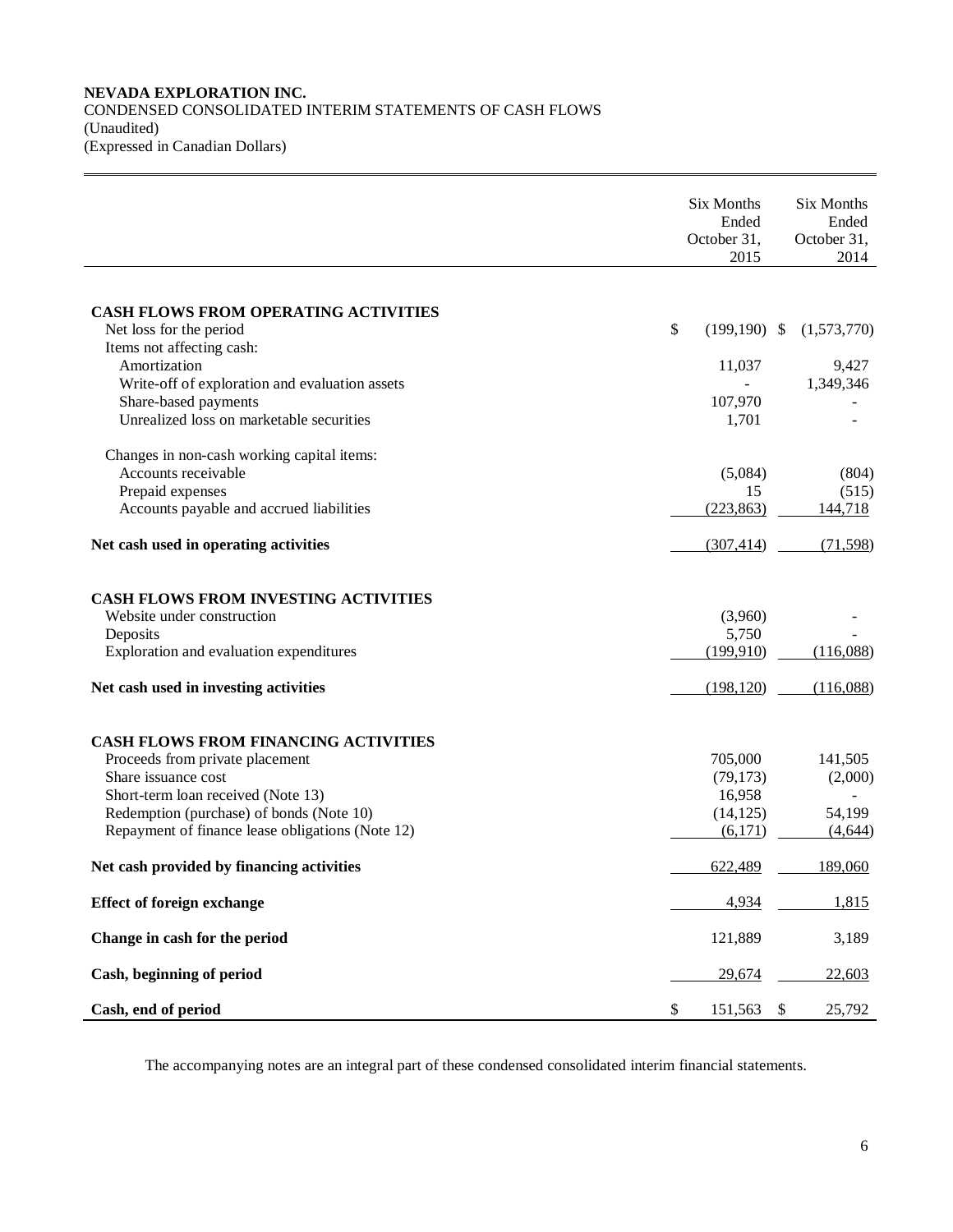**NEVADA EXPLORATION INC.**  NOTES TO THE CONDENSED CONSOLIDATED INTERIM FINANCIAL STATEMENTS (Unaudited) (Expressed in Canadian Dollars) October 31, 2015

### **1. NATURE OF OPERATIONS AND GOING CONCERN**

Nevada Exploration Inc. (the "Company" or "NGE") was incorporated on April 6, 2006 under the Canada Business Corporations Act and is in the business of acquiring and exploring mineral properties. On July 14, 2010, the Company amalgamated with its subsidiary 2107189 Ontario Inc. The Company has not yet determined whether its properties contain reserves that are economically recoverable. The amounts shown for mineral properties and related deferred exploration costs represent costs incurred to date and do not reflect present or future values. The recoverability of these capitalized costs is dependent upon the existence of economically recoverable reserves, the ability of the Company to obtain necessary financing to complete the development of those reserves, and future profitable production.

The Company is listed on the TSX Venture Exchange ("TSX-V") under the trading symbol "NGE" and the Company's head office is located at Suite 1500 - 885 West Georgia Street, Vancouver, BC V6C 3E8. The Company's registered and records office is located at 25th Floor, 700 W. Georgia St., Vancouver, BC V7Y 1B3.

These condensed consolidated interim financial statements are authorized for issue on behalf of the Board of Directors on October 31, 2015.

#### Going concern

These condensed consolidated interim financial statements have been prepared in accordance with International Financial Reporting Standards ("IFRS") on a going concern basis that presumes the realization of assets and discharge of liabilities in the normal course of business. There are material uncertainties related to adverse conditions and events that cast substantial doubt on the Company's ability to continue as a going concern.

During the period ended October 31, 2015, the Company incurred a comprehensive income of \$251,785 (2014 – loss of \$1,494,237) and as at that date, the Company had accumulated deficit of \$14,592,340 (April 30, 2015 – \$14,393,150), a working capital of \$41,476 (April 30, 2015 – working capital deficiency of \$441,835) and negative cash flows from operations of \$307,414 (2014 - \$71,598). These factors create material uncertainties that may cast substantial doubt upon the Company's ability to continue as a going concern.

As is common with junior mining companies, the Company continues to seek capital through various means including the issuance of equity and/or debt to finance its on-going and planned exploration activities and to cover administrative costs.

In order to continue as a going concern and to meet its corporate objectives, the Company will require additional financing through debt or equity issuances or other available means. Although the Company has been successful in the past in obtaining financing, there is no assurance that it will be able to obtain adequate financing in the future or that such financing will be on terms advantageous to the Company.

Recovery of the carrying value of the mining claims and related deferred exploration expenditures are dependent upon the discovery of economically recoverable resources, the ability of the Company to develop necessary financing to continue exploration and development, the ability of the Company to secure and maintain title and beneficial interest in the properties, entering into agreements with others to explore and develop the properties and upon future profitable production or proceeds from disposition of such properties.

These condensed consolidated interim financial statements do not include any adjustments to the amounts and classification of assets and liabilities that might be necessary should the Company be unable to continue operations. Such adjustments would be material.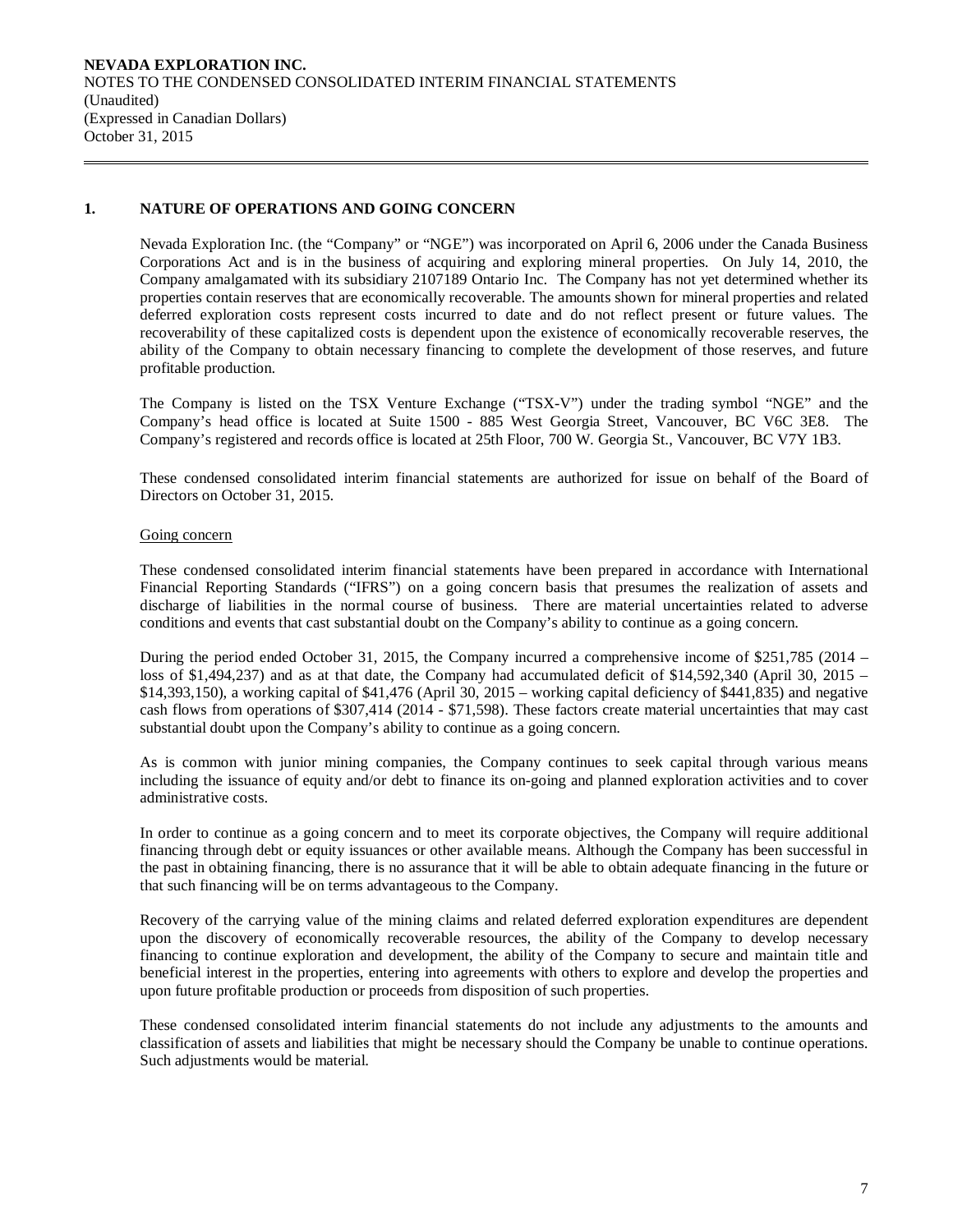### **2. SIGNIFICANT ACCOUNTING POLICIES**

#### **Basis of presentation**

On August 28, 2015, the Company's common shares were consolidated on the basis of one post-consolidated common share for every ten pre-consolidated common shares. The numbers of the shares presented in these consolidated financial statements have all been adjusted to reflect the impact of this share consolidation.

### **Statement of compliance**

These condensed consolidated interim financial statements have been prepared in accordance with IAS 34, *Interim Financial Reporting* ("IAS 34"), as issued by the International Accounting Standards Board ("IASB") and interpretations issued by the IFRS Interpretations Committee (IFRICs). Accordingly, they do not include all of the information required for full annual financial statements by International Financial Reporting Standards ("IFRS") for complete financial statements for year-end reporting purposes. These condensed consolidated interim financial statements should be read in conjunction with the Company's financial statements for the year ended April 30, 2015, which have been prepared in accordance with IFRS as issued by the IASB.

The accounting policies applied by the Company in these condensed consolidated interim financial statements are the same as those applied by the Company in its most recent annual audited consolidated financial statements as at and for the year ended April 30, 2015 as filed on SEDAR at [www.sedar.com](http://www.sedar.com/).

#### **Basis of consolidation**

These condensed consolidated interim financial statements include the accounts of the Company and its whollyowned subsidiary Pediment Gold LLC. The financial statements of the Company's subsidiary have been consolidated from the date that control commenced. All inter-company balances and transactions, and income and expenses have been eliminated upon consolidation.

The financial statements include the financial statements of Nevada Exploration Inc. and its subsidiary listed in the following table:

| Name of Subsidiary | Country of<br>Incorporation | Functional<br>Currency | Ownership<br>Interest | Principal Activity  |
|--------------------|-----------------------------|------------------------|-----------------------|---------------------|
| Pediment Gold LLC  | 'JSA                        | US dollar              | 100%                  | Exploration company |

#### **Use of judgments and estimates**

The preparation of these condensed consolidated interim financial statements requires management to make certain estimates, judgments and assumptions that affect the reported amounts of assets and liabilities at the date of the financial statements and the reported revenues and expenses during the year.

Significant assumptions about the future and other sources of estimated uncertainty that management has made at the end of the reporting period, that could result in a material adjustment to the carrying amounts of assets and liabilities in the event that the actual results differ from assumptions made, relate to, but are not limited to, the following:

- i) the carrying value and the recoverability of exploration and evaluation assets;
- ii) the estimated useful lives of equipment and the related amortization;
- iii) impairment of equipment; and
- iv) valuation of share-based payments and warrants.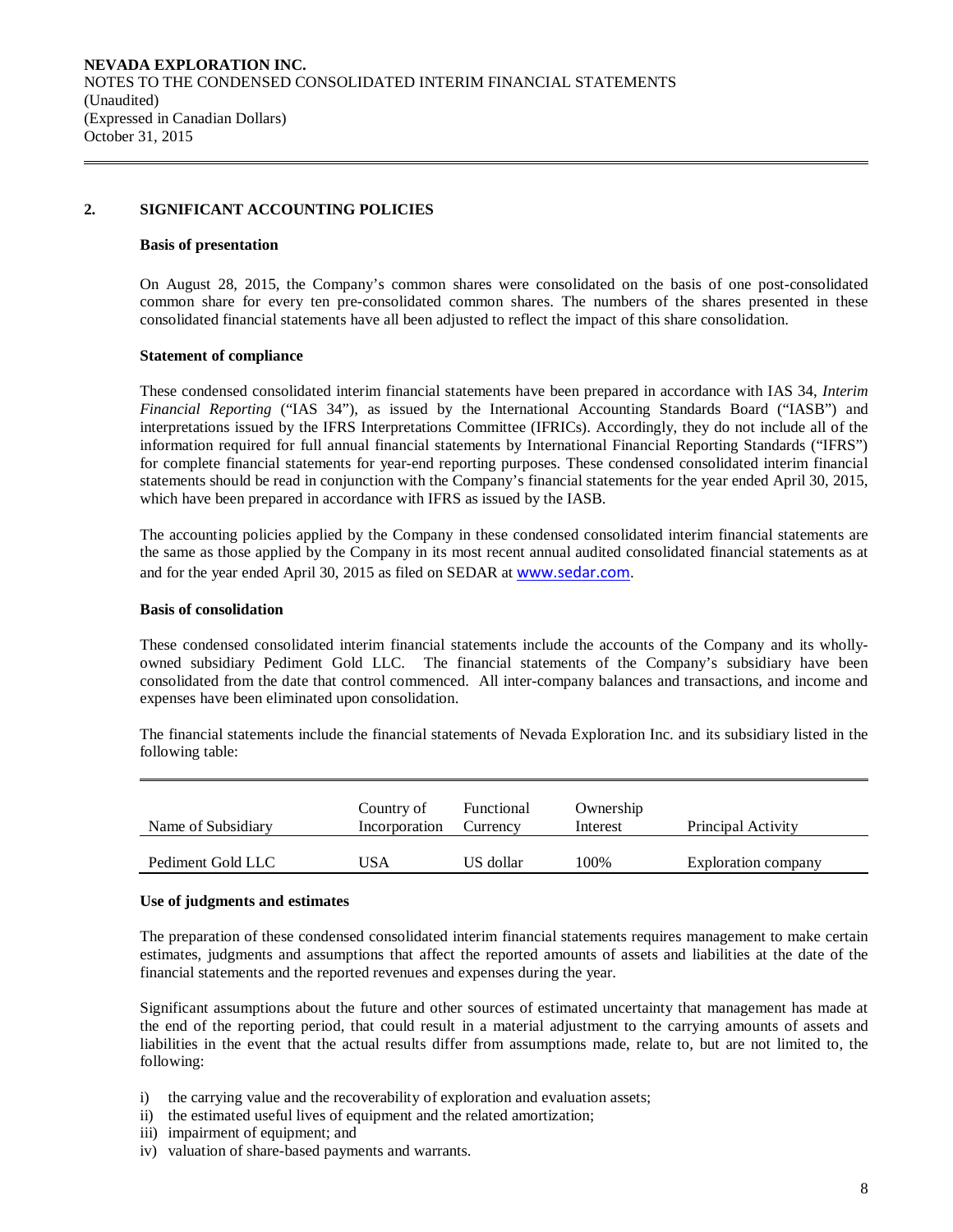#### **Functional and presentation currency**

These condensed consolidated interim financial statements are presented in Canadian dollars, which is the Company's functional currency. The functional currency of the Company's wholly-owned subsidiary Pediment Gold LLC is the US dollar.

#### **Share issuance costs**

Professional fees, consulting fees and other costs that are directly attributable to financing transactions are charged to capital stock when the related shares are issued. If the financing is not completed share issue costs are charged to profit or loss.

### **Equipment**

Equipment is recorded at historical cost less accumulated amortization and impairment charges. Equipment is amortized on a straight-line basis over their estimated useful lives as follows:

| <b>Exploration equipment</b> | 5 to 7 years |
|------------------------------|--------------|
| <b>Vehicles</b>              | 5 years      |
| Computer equipment           | 3 years      |

The cost of replacing a piece of equipment is recognized in the carrying amount of the equipment if it is probable that the future economic benefits embodied within the part will flow to the Company and its cost can be measured reliably. The carrying amount of the replaced part is derecognized. The costs of the day-to-day servicing of the equipment are recognized in profit or loss as incurred.

#### **Mineral properties – exploration and evaluation assets**

#### *Pre-acquisition exploration costs*

The Company expenses all costs incurred in an area prior to obtaining legal mineral rights in the period in which the costs are incurred, unless it is considered probable that they will generate future economic benefit.

#### *Exploration and evaluation expenditures*

Once the legal right to explore a property has been acquired, all costs related to the acquisition, exploration and evaluation of mineral properties are capitalized by property. These direct expenditures include such costs as license and property acquisition costs, materials used, surveying costs, exploratory drilling costs, payments made to contractors and amortization on equipment during the exploration phase. Costs not directly attributable to exploration and evaluation activities, including general administrative overhead costs, are expensed in the period in which they are incurred. Exploration and evaluation assets are recognized if the rights to the project are current and either (1) the expenditures are expected to be recovered through successful development and exploitation of the project, or alternatively by its sale, and (2) active and significant operations in, or in relation to, the projects are continuing.

When a project is deemed to no longer have commercially viable prospects to the Company, exploration and evaluation expenditures in respect of that project are deemed to be impaired. As a result, those exploration and evaluation expenditure costs, in excess of estimated recoveries, are written off to the statement of comprehensive loss/income.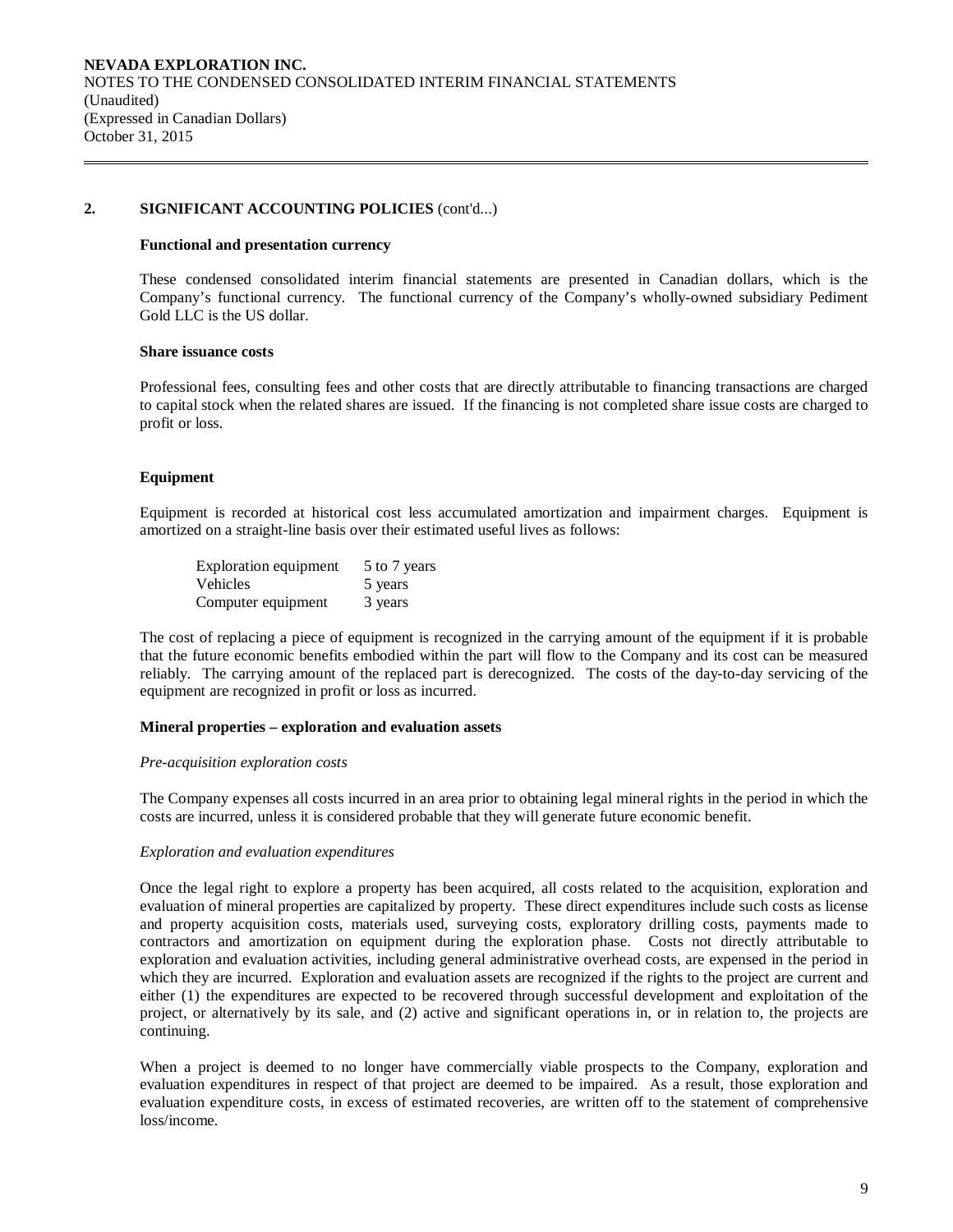#### **Mineral properties – exploration and evaluation assets** (cont'd...)

*Exploration and evaluation expenditures* (cont'd...)

The Company assesses exploration and evaluation assets for impairment when facts and circumstances suggest that the carrying amount of an asset may exceed its recoverable amount. As the Company acquires more information and data about a project, it may choose to focus its efforts on a smaller area within the project area and in such cases may choose to reduce the size of its land holdings at the project. Focusing efforts on a small area and reducing the size of the project accordingly does not necessarily result in impairment.

Once the technical feasibility and commercial viability of extracting the mineral resource has been determined, the property is considered to be a mine under development and is classified as "mines under construction." Exploration and evaluation assets are also tested for impairment before the assets are transferred to development properties.

#### *Title*

Ownership in a mineral property involves certain risk due to the difficulties in determining the validity of certain claims as well as the potential for problems arising from the frequently ambiguous conveyancing history characteristic of many mineral interests. The Company has investigated the ownership of its mineral properties and, to the best of its knowledge, ownership of interests are in good standing.

#### **Impairment**

At the end of each reporting date, the carrying amounts of the Company's long-lived assets are reviewed to determine whether there is any indication that those assets may be impaired. If such indication exists, the recoverable amount of the asset is estimated in order to determine the extent of the impairment, if any. In addition, capitalized exploration and evaluation assets are tested for impairment when technical feasibility and commercial viability of the related project is established.

Impairment is determined for an individual asset unless the asset does not generate cash inflows that are independent of those generated from other assets or group of assets, in which case, the individual assets are grouped together into cash generating units ("CGU's") for impairment purposes. The recoverable amount is the higher of fair value less costs of disposal and value in use. Fair value is the price that would be received to sell an asset or paid to transfer a liability in an ordinary transaction between market participants at the measurement date. In assessing value in use, the estimated future cash flows are discounted to their present value using a pre-tax discount rate that reflects current market assessments of the time value of money and the risks specific to the asset. If the recoverable amount of an asset is estimated to be less than its carrying amount, the carrying amount of the asset is reduced to its recoverable amount and the impairment loss is recognized in profit and loss for the period.

Where an impairment loss subsequently reverses, the carrying amount of the asset (or cash-generating unit) is increased to the revised estimate of its recoverable amount, but to an amount that does not exceed the carrying amount that would have been determined had no impairment loss been recognized for the asset (or cash-generating unit) in prior years. A reversal of an impairment loss is recognized immediately in profit or loss.

#### **Income taxes**

Income tax expense comprises current and deferred tax. Income tax is recognized in profit or loss except to the extent that it relates to items recognized directly in equity. Current tax expense is the expected tax payable on taxable income for the year, using tax rates enacted or substantively enacted at period end, adjusted for amendments to tax payable with regards to previous years.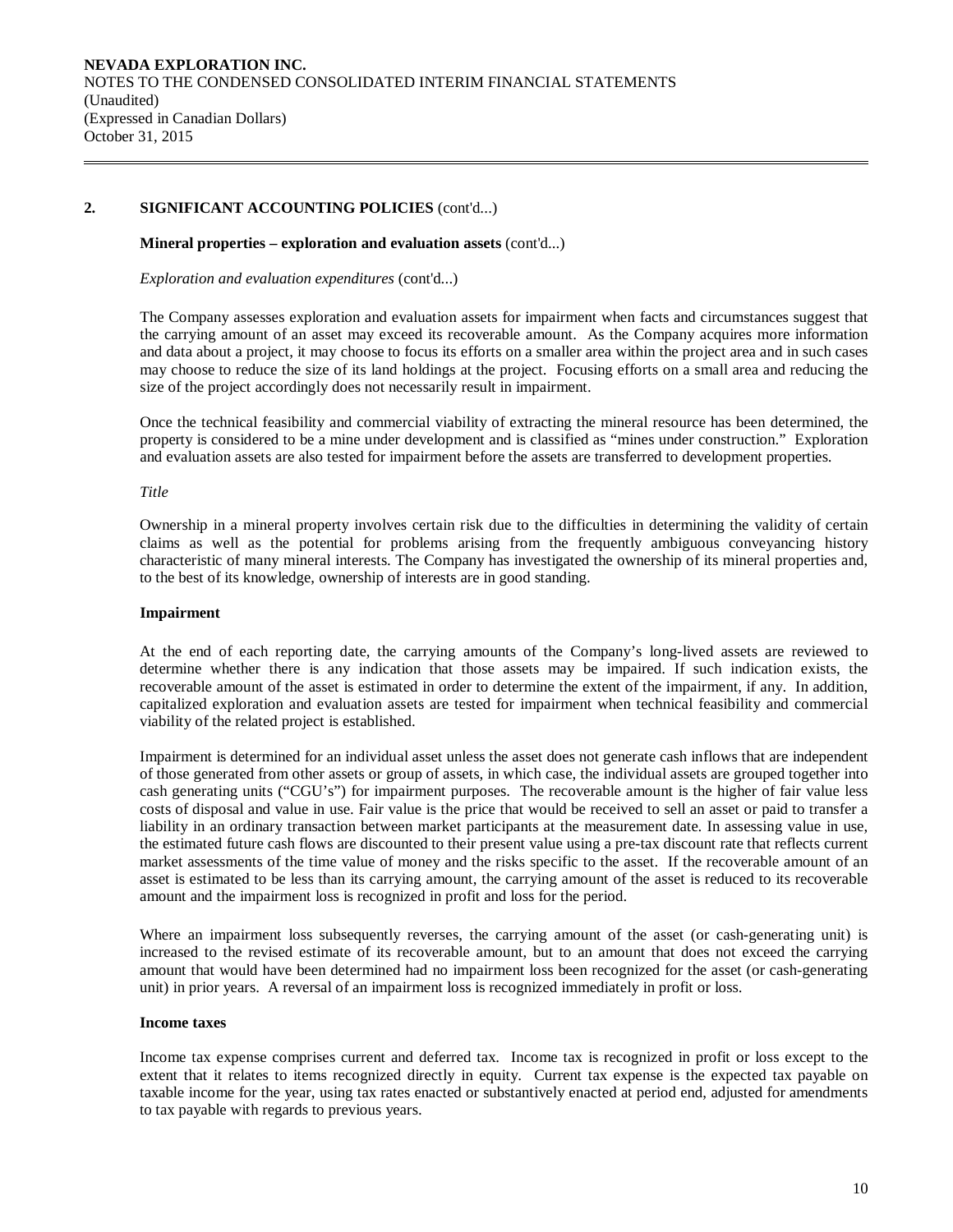#### **Income taxes** (cont'd...)

Deferred taxes are recorded using the liability method, providing for temporary differences, between the carrying amounts of assets and liabilities for financial reporting purposes and the amounts used for taxation purposes. Temporary differences are not provided for relating to goodwill not deductible for tax purposes, the initial recognition of assets or liabilities that do not affect either accounting or taxable loss, or differences relating to investments in subsidiaries to the extent that they will probably not reverse in the foreseeable future. The amount of deferred tax provided is based on the expected manner of realization or settlement of the carrying amount of assets and liabilities, using tax rates enacted or substantively enacted at the statement of financial position date.

A deferred tax asset is recognized only to the extent that it is probable that future taxable profits will be available against which the asset can be utilized. To the extent that the Company does not consider it probable that a deferred tax asset will be recovered, it does not recognize that excess.

### **Provision for environmental rehabilitation**

The Company recognizes the fair value of a liability for the provision for environmental rehabilitation in the year in which it is incurred when a reliable estimate of fair value can be made. The carrying amount of the related longlived asset is increased by the same amount as the liability.

Changes in the liability for an asset retirement obligation due to the passage of time will be measured by applying an interest method of allocation. The amount will be recognized as an increase in the liability and an accretion expense in the consolidated statement of comprehensive loss. Changes resulting from revisions to the timing or the amount of the original estimate of undiscounted cash flows are recognized as an increase or a decrease to the carrying amount of the liability and the related long-lived asset. As at October 31, 2015 and April 30, 2015, the Company has not recorded any provision for environmental rehabilitation.

### **Warrants**

Proceeds from unit placements are allocated between shares and warrants issued according to their relative fair value. The relative fair value of the share component is credited to capital stock and the relative fair value of the warrant component is credited to warrants reserve. Upon exercise of warrants, consideration paid by the warrant holder together with the amount previously recognized in warrants reserve is recorded as an increase to capital stock. Upon expiration of warrants, the amount applicable to warrants expired is recorded as an increase to capital stock.

#### **Basic and diluted loss per common share**

Basic loss per share is calculated by dividing the loss for the year by the weighted average number of common shares outstanding during the year.

Diluted loss per share is determined by adjusting the loss attributable to common shareholders by the weighted average number of common shares outstanding for the dilutive effect of options, warrants and similar instruments. Under this method the dilutive effect on loss per share is recognized on the use of the proceeds that could be obtained upon exercise of options, warrants and similar instruments. It assumes that the proceeds would be used to purchase common shares at the average market price during the year. As at October 31, 2015 and April 30, 2015, warrants and options outstanding are anti-dilutive.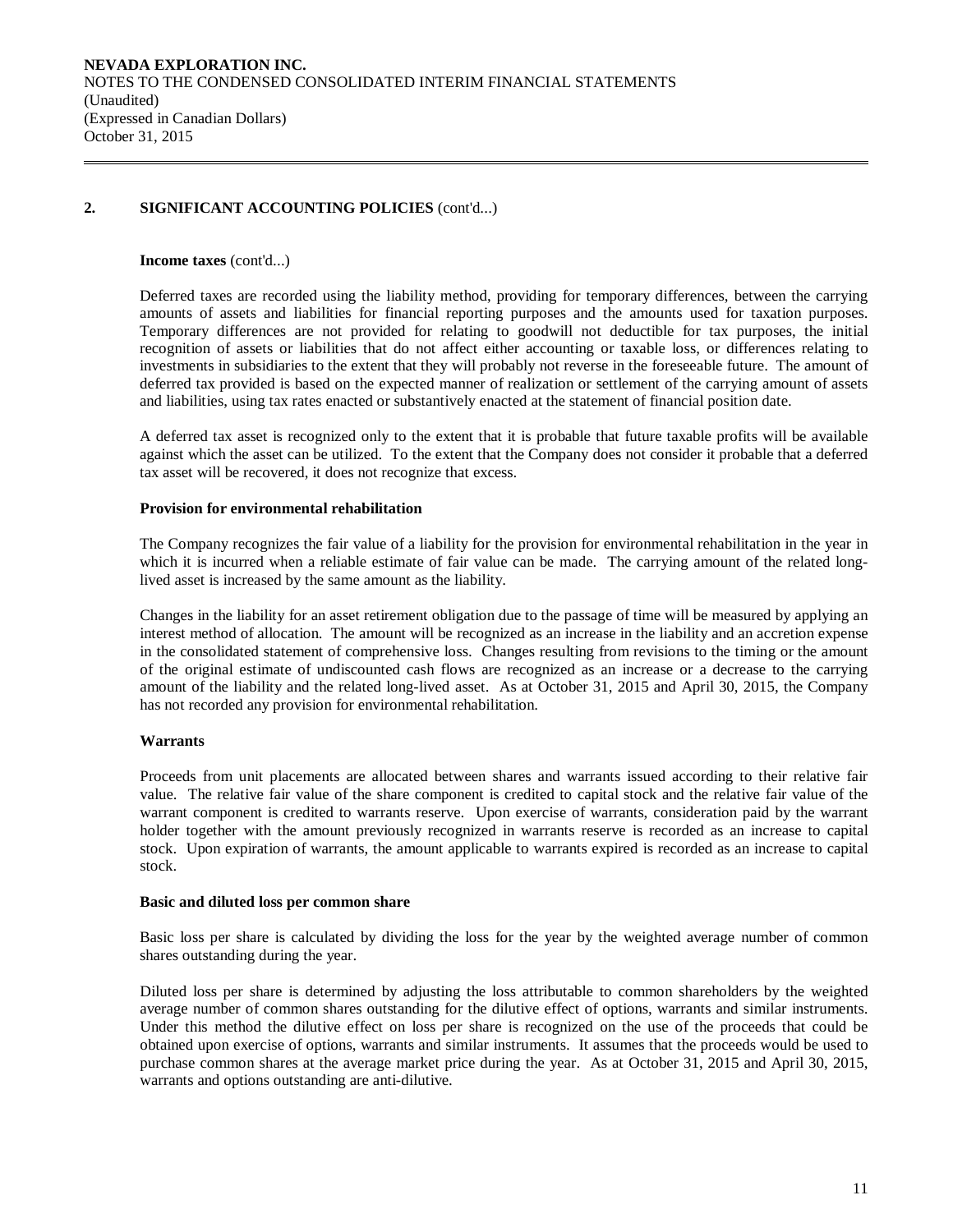#### **Share-based payments**

The Company grants stock options to acquire common shares of the Company to directors, officers, employees and consultants. An individual is classified as an employee when the individual is an employee for legal or tax purposes, or provides services similar to those performed by an employee.

The fair value of employee stock options are measured on the date of grant, using the Black-Scholes option pricing model, and is recognized over the vesting period. In situations where equity instruments are issued to nonemployees and some or all of the goods or services received by the entity as consideration cannot be reliably measured, they are measured at the fair value of the share-based payment consideration. Consideration paid for the shares on the exercise of stock options together with the fair value of the stock options previously recognized is credited to capital stock. When vested options are not exercised by the expiry date, the amount previously recognized in share-based payment is transferred to deficit. The Company estimates a forfeiture rate and adjusts the corresponding expense each period based on an updated forfeiture estimate.

#### **Receivables**

Receivables are recorded at face value less any provisions for uncollectible amounts considered necessary.

#### **Revenue recognition**

Project management and consulting revenue is recognized at the time the service is provided and collection is reasonably assured.

Option payments received by the Company for mineral properties not recorded in exploration and evaluation assets are recorded as income.

#### **Foreign currencies**

Foreign currency transactions are initially recorded in the functional currency at the transaction date exchange rate. At closing date, monetary assets and liabilities denominated in a foreign currency are translated into the functional currency at the closing date exchange rate, and non-monetary assets and liabilities, at the historical rates. Exchange differences arising on the settlement of monetary items or on translating monetary items at different rates from those at which they are translated on initial recognition during the period or in previous consolidated financial statements are recognized in profit or loss.

For the purpose of presenting consolidated financial statements, the assets and liabilities of Pediment Gold LLC are expressed in Canadian dollars using the exchange rates prevailing at the end of the reporting period. Income and expense items are translated at the average exchange rates for the period, unless exchange rates fluctuated significantly during the period, in which case exchange rates at the dates of the transactions are used. Exchange differences are recognized in other comprehensive income and reported as currency translation reserve in equity.

Foreign exchange gains and losses arising from a monetary item receivable or payable to a foreign operation, the settlement of which is neither planned nor likely to occur in the foreseeable future and which in substance is considered to form a part of the net investment in the foreign operation, are recognized in foreign currency translation in the currency translation reserve.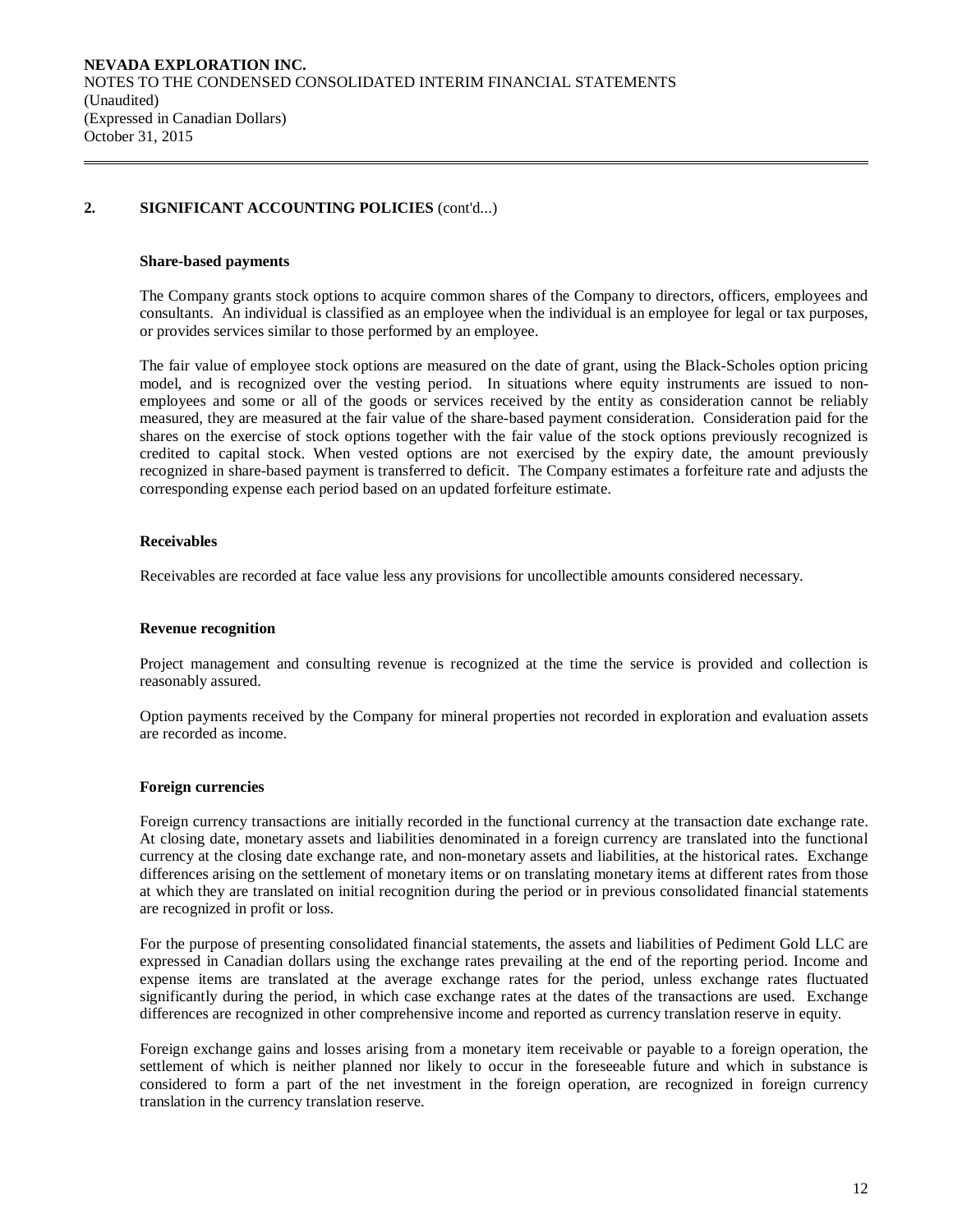#### **Financial instruments**

#### Financial assets

Financial assets are classified as into one of the following categories based on the purpose for which the asset was acquired. The Company's accounting policy for each category is as follows:

*Fair value through profit or loss ("FVTPL")* – This category comprises derivatives, or assets acquired or incurred principally for the purpose of selling or repurchasing in the near term. They are carried in the statement of financial position at fair value with changes in fair value recognized in profit or loss.

*Loans and receivables ("LAR") -* Loans and receivables are financial assets with fixed or determinable payments that are not quoted in an active market. Such assets are initially recognized at fair value plus any directly attributable transaction costs. Subsequent to initial recognition, loans and receivables are measured at amortized cost using the effective interest method, less any impairment losses.

*Held-to-maturity ("HTM") -* These assets are non-derivative financial assets with fixed or determinable payments and fixed maturities that the Company's management has the positive intention and ability to hold to maturity. These assets are measured at amortized cost using the effective interest method. If there is objective evidence that the asset is impaired, determined by reference to external credit ratings and other relevant indicators, the financial asset is measured at the present value of estimated future cash flows. Any changes to the carrying amount of HTM financial assets, including impairment losses, are recognized in profit or loss.

*Available-for-sale ("AFS") -* Non-derivative financial assets not included in the above categories are classified as available-for-sale. They are carried at fair value with changes in fair value recognized directly in equity. Investments in equity instruments classified as available-for-sale that do not have a quoted market price in an active market and whose fair value cannot be reliably measured are measured at cost. Where a decline in the fair value of an available-for-sale financial asset constitutes objective evidence of impairment and at disposal, the amount of the cumulative loss is removed from equity and recognized in profit or loss.

#### Financial liabilities

Financial liabilities are classified into one of two categories, based on the purpose for which the liability was acquired. The Company's accounting policy for each category is as follows:

*Fair value through profit or loss ("FVTPL")* – This category comprises derivatives, or liabilities acquired or incurred principally for the purpose of selling or repurchasing in the near term. They are carried in the consolidated statement of financial position at fair value with changes in fair value recognized in profit or loss.

*Other financial liabilities ("OFL") -* This category includes amounts due to related parties, accounts payable and accrued liabilities and finance lease obligations, all of which are recognized at amortized cost.

| <b>Financial Instrument</b>                    | Classification |
|------------------------------------------------|----------------|
|                                                |                |
| Cash                                           | LAR            |
| Accounts receivable (excluding GST receivable) | LAR            |
| Deposits and bonds                             | LAR            |
| Accounts payable and accrued liabilities       | OFL            |
| Finance lease obligations                      | OFL            |
| Short-term demand loan                         | OFL            |
| Short term investments                         | <b>FVTPL</b>   |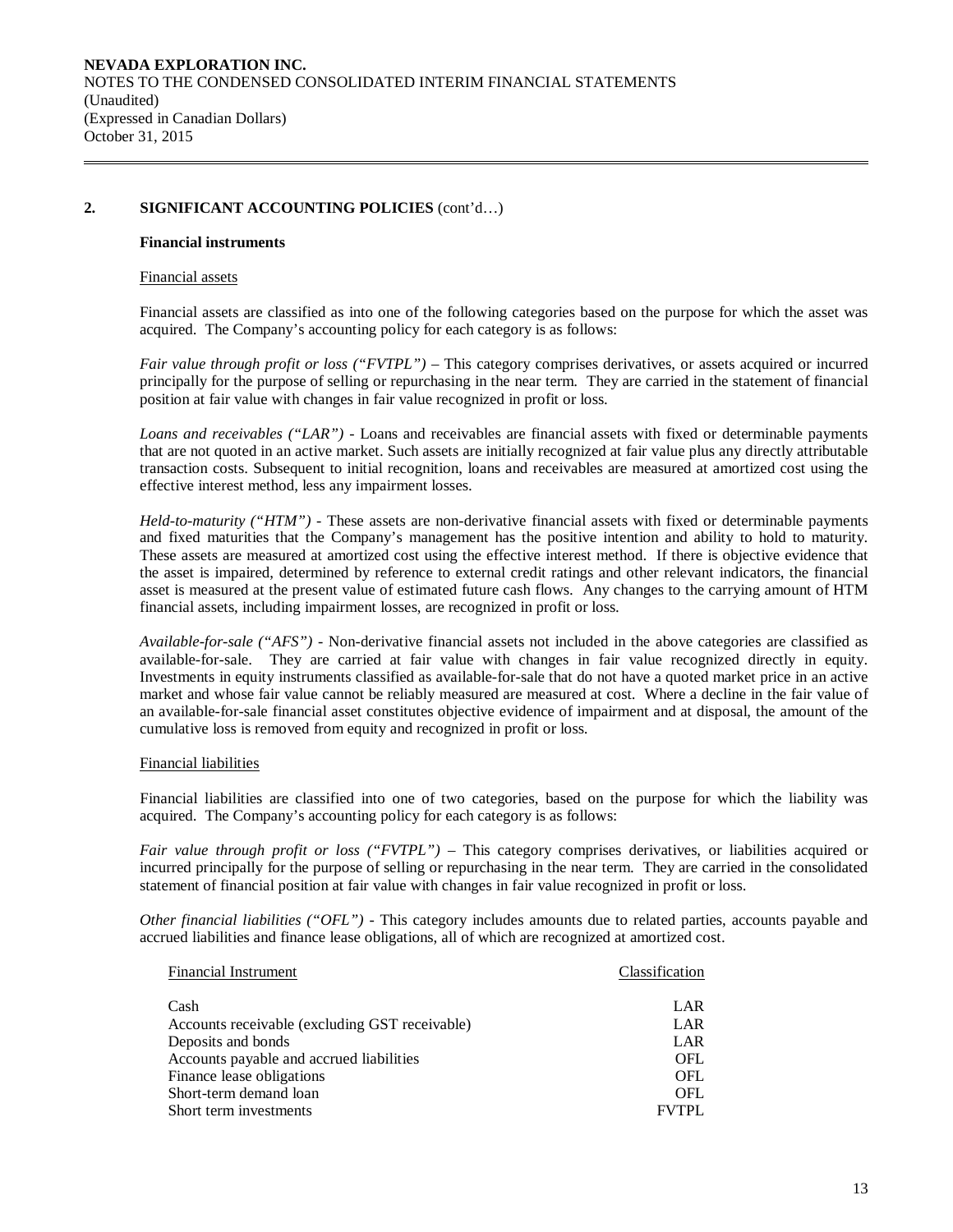#### **Financial instruments** (cont'd…)

#### Impairment

All financial assets except for those at FVTPL, are subject to review for impairment at least at each reporting date. Financial assets are impaired when there is any objective evidence that the estimated cash flows of a financial asset or group of financial assets are negatively impacted. Evidence of impairment could include:

- significant financial difficulty of the issuer or counterparty; or
- default or delinquency in interest or principal payments by the borrower; or
- it becomes probable that the borrower will enter into bankruptcy or financial reorganization.

The carrying amount of the financial asset is directly reduced by any impairment loss.

#### **Provisions**

A provision is recognized if, as a result of a past event, the Company has a present legal or constructive obligation that can be estimated reliably, and it is probable that an outflow of economic benefits will be required to settle the obligation. Provisions are determined by discounting the future cash flows at a pre-tax rate that reflects current market assessments of the time value of money and the risks specific to the liability. Provisions are not recognized for future operating losses.

#### **Leases**

Leases that transfer substantially all of the benefits and risks of ownership of the assets to the Company are accounted for as finance lease obligations. At the time the finance lease obligation is entered into, an asset is recorded together with the related obligation. Assets under finance lease obligations are depreciated over their estimated useful lives.

#### **New Accounting Standards and Amendments to Existing Standards**

There were no new and amended standards that became effective for the Company's April 30, 2016 reporting period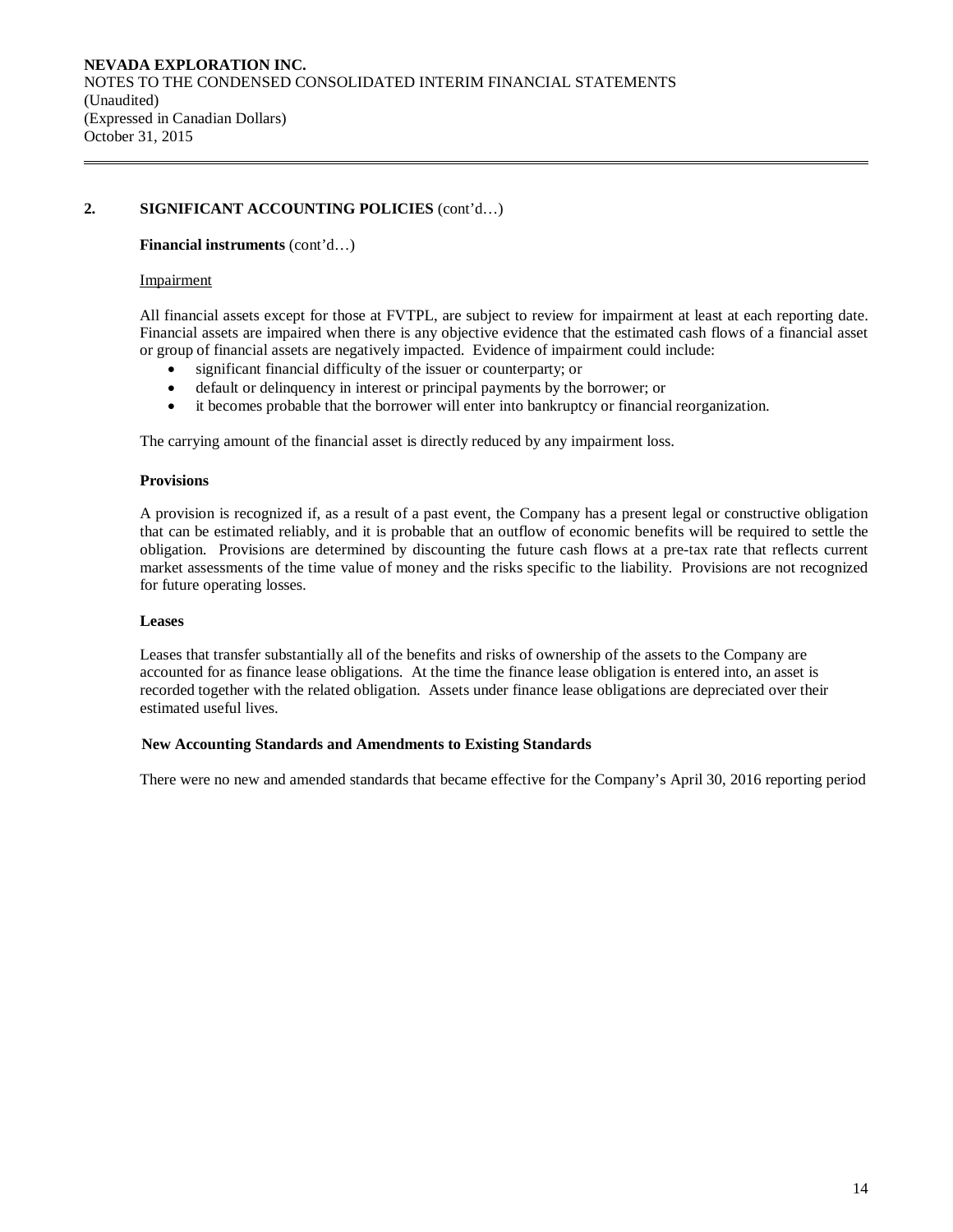### **New Accounting Standards and Amendments to Existing Standards** (cont'd…)

New or revised standards and amendments to existing standards not yet effective

The Company has not applied the following new or revised standards and amendments that have been issued but are not yet effective for the Company's April 30, 2016 reporting period:

• New standard IFRS 9, *Financial Instruments*, classification and measurement is the first part of a new standard on classification and measurement of financial assets that will replace IAS 39, "Financial Instruments: Recognition and Measurement." IFRS 9 has two measurement categories: amortized cost and fair value. All equity instruments are measured at fair value. A debt instrument is at amortized cost only if the entity is holding it to collect contractual cash flows and the cash flows represent principal and interest. Otherwise it is at fair value through profit and loss. This standard is effective for years beginning on or after January 1, 2018. The new standard is expected to have minimal impact on the Company's financial statements.

The Company plans to adopt these standards as soon as they become effective for the Company's reporting period.

### **3. ACCOUNTS RECEIVABLE**

The Company's receivables arise from two main sources: Goods and Services Tax ("GST") receivable due from Canadian government taxation authorities and trade accounts receivable. These are broken down as follows:

|                |     | October 31,<br>2015 |   | April 30,<br>2015 |
|----------------|-----|---------------------|---|-------------------|
| GST receivable |     | 9,733               |   | 4,649             |
| Total          | \$. | 9,733               | S | 4,649             |

### **4. PREPAID EXPENSES**

The prepaid expenses for the Company are as follows:

|                                         | October 31,<br>2015 | April 30,<br>2015 |
|-----------------------------------------|---------------------|-------------------|
| Security deposit for rental of premises | 7.933               | 7,948             |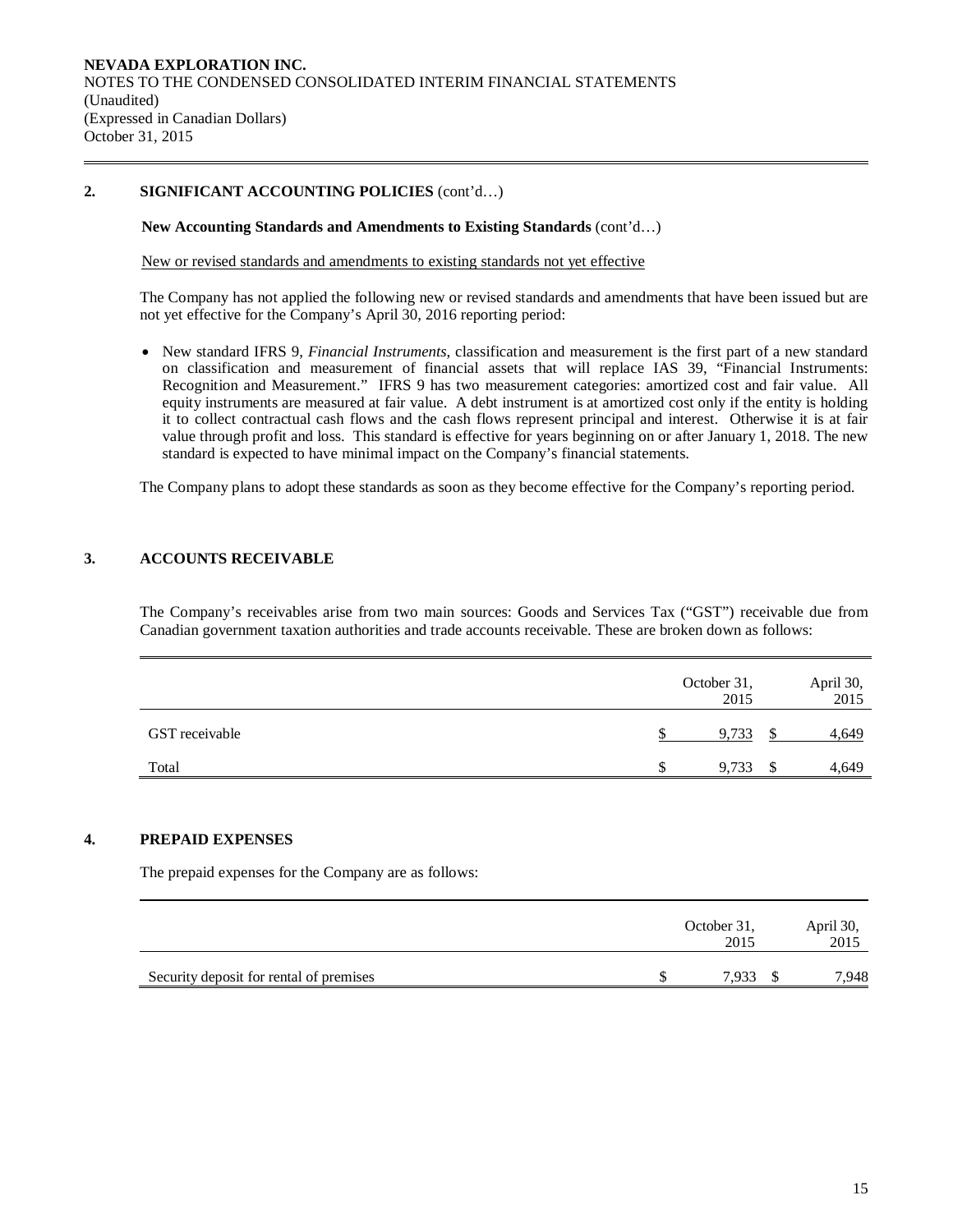### **5. SHORT TERM INVESTMENTS**

|                                      |               |              |   | October 31,<br>2015   | April 30,<br>2015     |
|--------------------------------------|---------------|--------------|---|-----------------------|-----------------------|
|                                      | <b>Number</b> | Cost         |   | <b>Carrying Value</b> | <b>Carrying Value</b> |
| Spruce Ridge Resources Ltd. - Shares | 170,068       | \$<br>25,000 | S | $3,401$ \$            | 5,102                 |

During the six month period ended October 31, 2015, the Company revalued the shares based on the market price at October 31, 2015 resulting in an unrealized loss of \$1,701 (2014 – loss of \$nil).

### **6. RELATED PARTY TRANSACTIONS**

During the period ended October 31, 2015, the Company:

- i) paid or accrued \$24,520 in professional fees to a firm in which the Chief Financial Officer of the Company is a partner; and
- ii) granted 1,625,000 stock options to directors and officers of the Company, thus, recognized share-based payment of \$107,970.

During the period ended October 31, 2014, the Company:

i) paid or accrued \$22,325 in professional fees to a firm in which the Chief Financial Officer of the Company is a partner.

The amounts included in accounts payable and accrued liabilities which are due to related parties are as follows:

|                                                                                                               |   | October 31.<br>2015 | April 30,<br>2015 |
|---------------------------------------------------------------------------------------------------------------|---|---------------------|-------------------|
| Due to a firm of which the Chief Financial Officer is a partner<br>Due to management of the Company (Note 16) | S | 37,700<br>13,095    | 65,848<br>25,292  |
|                                                                                                               |   | 50.795              | 91.143            |

During the period ended October 31, 2015, the Company recognized a gain of \$71,363 (2014 - \$nil) due to settlement of accrued salaries with directors of the Company.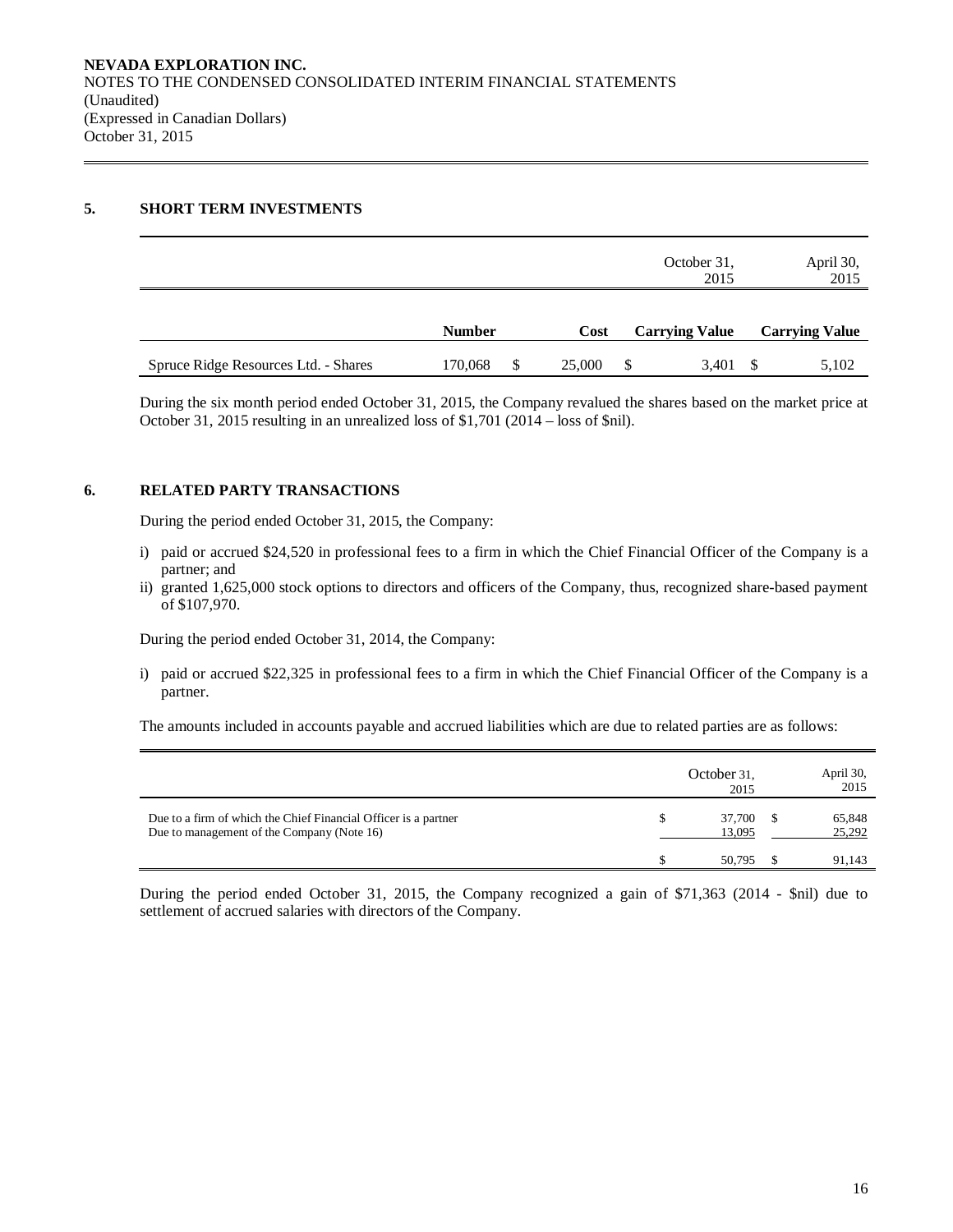## **7. EQUIPMENT**

Included in computer equipment as at October 31, 2015 is a database under construction with a cost of \$82,195 (2014 - \$82,195). The database is on hold pending review of costs. No amortization has been taken on this computer equipment in the current period.

|                                     | Vehicles      | Exploration<br>equipment | Computer<br>equipment |     | Total              |
|-------------------------------------|---------------|--------------------------|-----------------------|-----|--------------------|
|                                     |               |                          |                       |     |                    |
| Cost                                |               |                          |                       |     |                    |
| Balance, April 30, 2014<br>Disposal | \$<br>84,702  | \$<br>166,932<br>(3,722) | \$<br>127,291         | \$. | 378,925<br>(3,722) |
| Effect of translation               | 8,532         | 16,677                   | 12,822                |     | 38,031             |
|                                     |               |                          |                       |     |                    |
| Balance, April 30, 2015             | \$<br>93,234  | \$<br>179,887            | \$<br>140,113         | S.  | 413,234            |
| Disposal                            |               |                          |                       |     |                    |
| Effect of translation               | 7,814         | 15,075                   | 8,499                 |     | 31,388             |
|                                     |               |                          |                       |     |                    |
| Balance, October 31, 2015           | \$<br>101,048 | \$<br>194,962            | \$<br>148.612         | \$  | 444,622            |
| <b>Accumulated amortization</b>     |               |                          |                       |     |                    |
| Balance, April 30, 2014             | \$<br>40,529  | \$<br>160.727            | \$<br>32,809          | \$  | 234,065            |
| Disposal                            |               | (3,722)                  |                       |     | (3,722)            |
| Amortization                        | 10.297        | 2,169                    | 7.366                 |     | 19.832             |
| Effect of translation               | 4.590         | 16,159                   | 3,667                 |     | 24,416             |
|                                     |               |                          |                       |     |                    |
| Balance, April 30, 2015             | \$<br>55,416  | \$<br>175,333            | \$<br>43,842          |     | 274,591            |
| Disposal                            |               |                          |                       |     |                    |
| Amortization                        | 5,731         | 1.207                    | 4.099                 |     | 11.037             |
| Effect of translation               | 4,768         | 14,721                   | 3,764                 |     | 23,252             |
|                                     | \$            | \$<br>191,260            | \$                    | \$  | 308,880            |
| Balance, October 31, 2015           | 65,915        |                          | 51,704                |     |                    |
| <b>Carrying amounts</b>             |               |                          |                       |     |                    |
| As at April 30, 2015                | \$<br>37,818  | \$<br>4,554              | \$<br>96.271          | \$  | 138.643            |
| As at October 31, 2015              | \$<br>35,132  | \$<br>3,702              | \$<br>96,908          | \$  | 135,742            |

## **8. INTANGIBLE ASSETS**

The Company has paid \$3,960 for a new website. As at October 31, 2015, the website was under construction; therefore, no amortization has been taken.

|         |   | October 31,<br>2015 | April 30,<br>2015        |
|---------|---|---------------------|--------------------------|
| Website | S | $3,960$ \$          | $\overline{\phantom{0}}$ |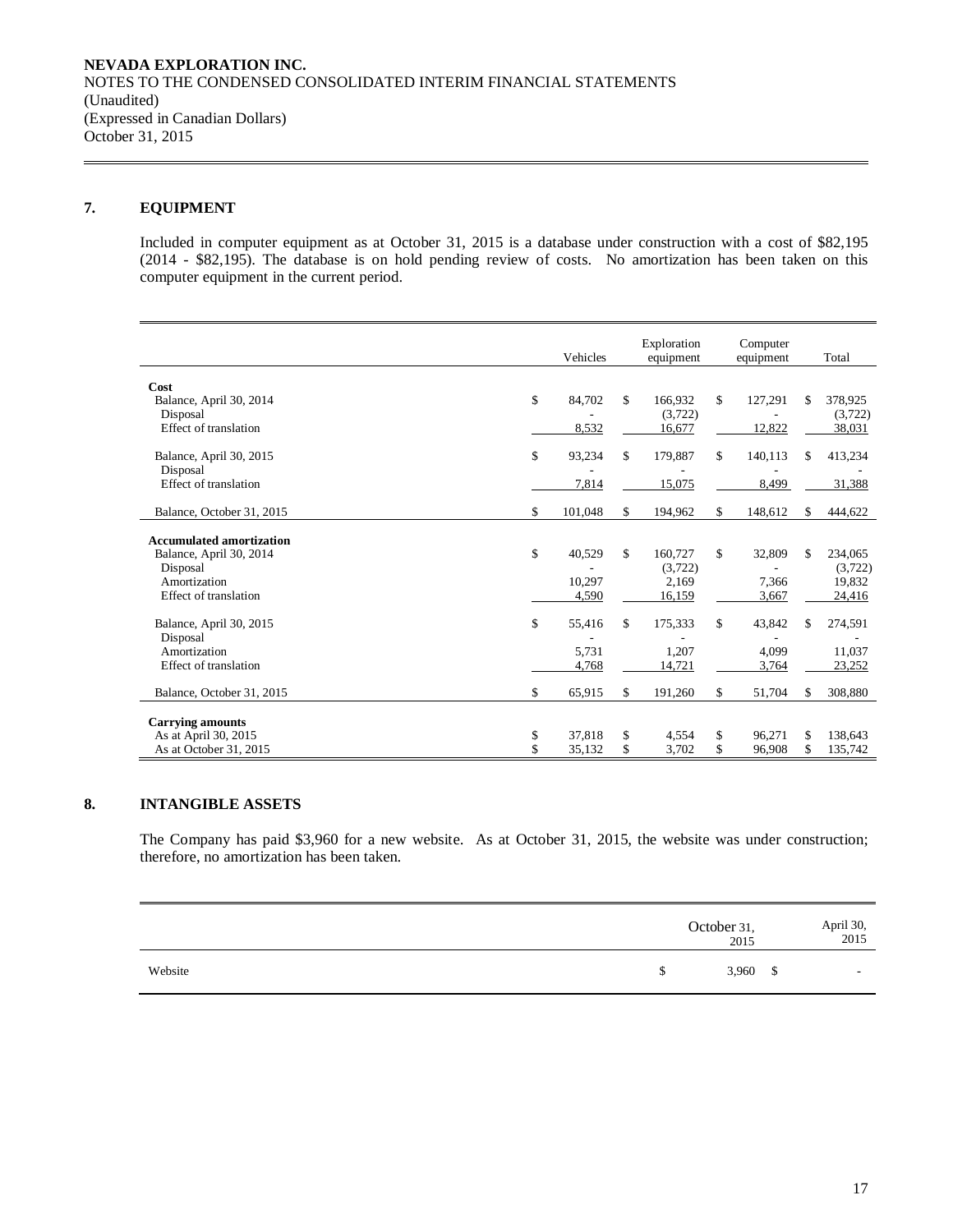# **NEVADA EXPLORATION INC.**

NOTES TO THE CONDENSED CONSOLIDATED INTERIM FINANCIAL STATEMENTS (Unaudited) (Expressed in Canadian Dollars) October 31, 2015

# **9. EXPLORATION AND EVALUATION ASSETS**

For the period ended October 31, 2015:

|                                | <b>GV</b>    |      | <b>SGV</b> | KC |           | HP  |           | AW  |           |     | <b>TOTAL</b> |
|--------------------------------|--------------|------|------------|----|-----------|-----|-----------|-----|-----------|-----|--------------|
| <b>Acquisition costs</b>       |              |      |            |    |           |     |           |     |           |     |              |
| Balance – May 1, 2015          | \$<br>26,402 | - \$ | 111,513    | S. | 1,071,126 | \$. | 120,804   | \$. | 277,848   | \$. | 1,607,693    |
| Additions – cash               | 41,805       |      | 6,972      |    | 107,005   |     | 26,309    |     | 1,312     |     | 183,403      |
| Effect of translation          | 5,379        |      | 9,344      |    | 92,909    |     | 11,602    |     | 22,015    |     | 141,249      |
| Balance – end of period        | 73,586       |      | 127,829    |    | 1,271,040 |     | 158,715   |     | 301,175   |     | 1,932,345    |
| <b>Exploration costs</b>       |              |      |            |    |           |     |           |     |           |     |              |
| Balance – May 1, 2015          | 319          |      | -          |    | 90,321    |     | 968,572   |     | 775,118   |     | 1,834,330    |
| Geochemistry                   | 17,518       |      |            |    |           |     |           |     |           |     | 17,518       |
| Effect of translation          | 1,406        |      |            |    | 7,123     |     | 76,383    |     | 61,127    |     | 146,039      |
| Balance – end of period        | 19,243       |      |            |    | 97,444    |     | 1,044,955 |     | 836,245   |     | 1,997,887    |
| Total costs - October 31, 2015 | \$<br>92,829 | \$   | 127,862    | \$ | 1,368,484 | S   | 1,203,670 | \$  | 1,137,420 | S   | 3,930,232    |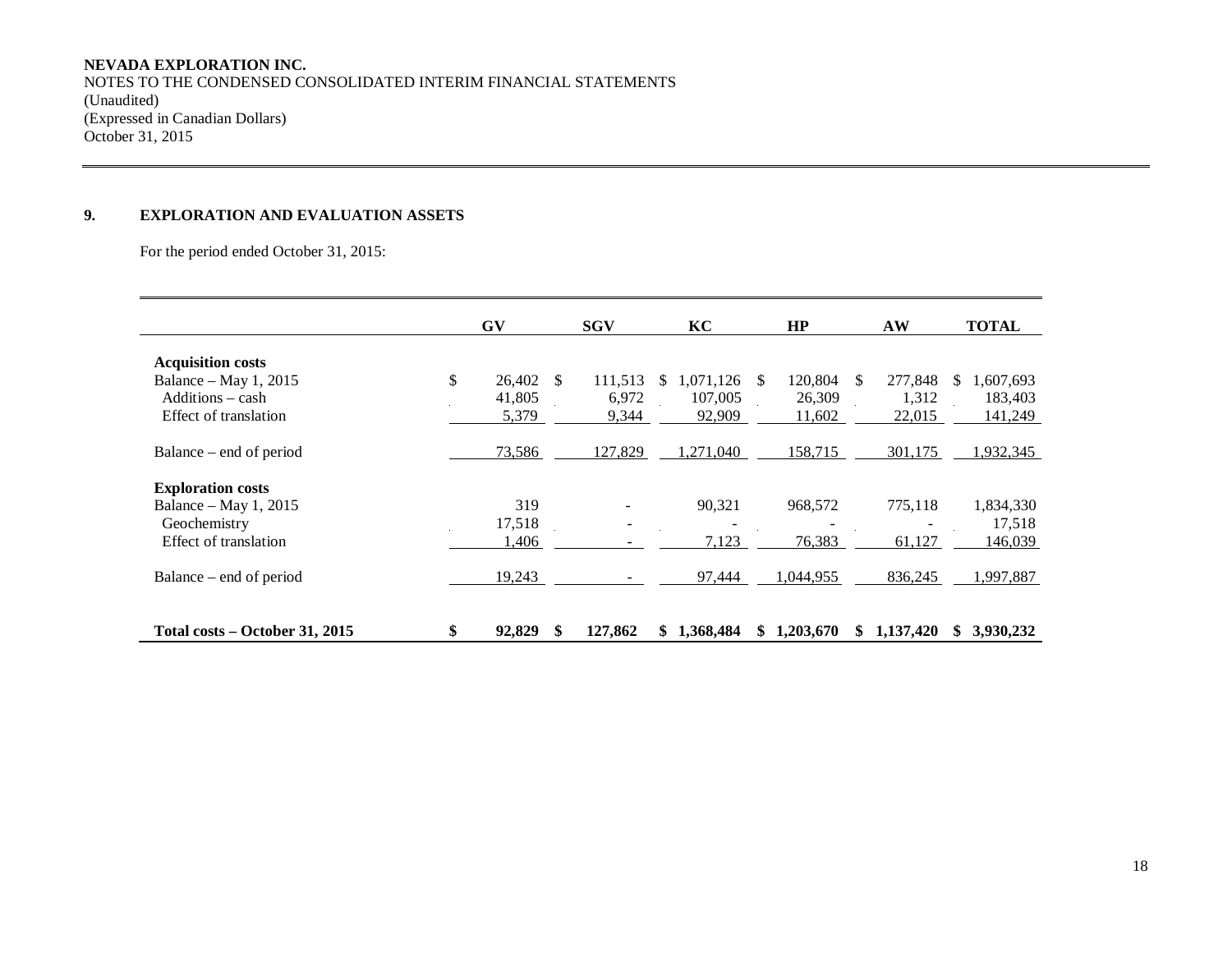## **NEVADA EXPLORATION INC.**

NOTES TO THE CONDENSED CONSOLIDATED INTERIM FINANCIAL STATEMENTS (Unaudited) (Expressed in Canadian Dollars) October 31, 2015

## **9. EXPLORATION AND EVALUATION ASSETS** (cont'd…)

For the year ended April 30, 2015:

|                                          | <b>GV</b>                |    | <b>SGV</b>               |     | KC              |               | HP          |               | AW             |    | <b>FJ</b>   | <b>TOTAL</b>     |
|------------------------------------------|--------------------------|----|--------------------------|-----|-----------------|---------------|-------------|---------------|----------------|----|-------------|------------------|
| <b>Acquisition costs</b>                 |                          |    |                          |     |                 |               |             |               |                |    |             |                  |
| Balance – May 1, 2014                    | \$                       | \$ | 67,531                   | \$. | 927,347         | <sup>\$</sup> | 109,247     | <sup>\$</sup> | 239,373        | -S | 235,790     | 1,579,288<br>\$. |
| $Additions - cash$<br>Additions – shares | 23,997                   |    | 33,824                   |     | 38,211<br>8,000 |               | 553         |               | 13,166         |    |             | 109,751<br>8,000 |
| Effect of translation                    | 2,405                    |    | 10,158                   |     | 97,568          |               | 11,004      |               | 25,309         |    | (1,203)     | 145,241          |
| Balance – end of year                    | 26,402                   |    | 111,513                  |     | 1,071,126       |               | 120,804     |               | 277,848        |    | 234,587     | 1,842,280        |
| <b>Exploration costs</b>                 |                          |    |                          |     |                 |               |             |               |                |    |             |                  |
| Balance – May 1, 2014                    | $\overline{\phantom{a}}$ |    |                          |     | 82,116          |               | 875,087     |               | 702,957        |    | 1,120,477   | 2,780,637        |
| Geological                               |                          |    | $\overline{\phantom{a}}$ |     |                 |               | 5,259       |               | 1,556          |    |             | 6,815            |
| Travel                                   | 291                      |    |                          |     |                 |               |             |               |                |    |             | 291              |
| Effect of translation                    | 28                       |    |                          |     | 8,205           |               | 88,226      |               | 70,605         |    | (5,718)     | 161,346          |
| Balance – end of year                    | 319                      |    |                          |     | 90,321          |               | 968,572     |               | 775,118        |    | 1,114,759   | 2,949,089        |
| Write-off of property                    |                          |    |                          |     |                 |               |             |               |                |    | (1,349,346) | (1,349,346)      |
| <b>Total costs – April 30, 2015</b>      | \$<br>26,721             | S  | 111,513                  |     | \$1,161,447     |               | \$1,089,376 | \$.           | $1,052,966$ \$ |    |             | \$3,442,023      |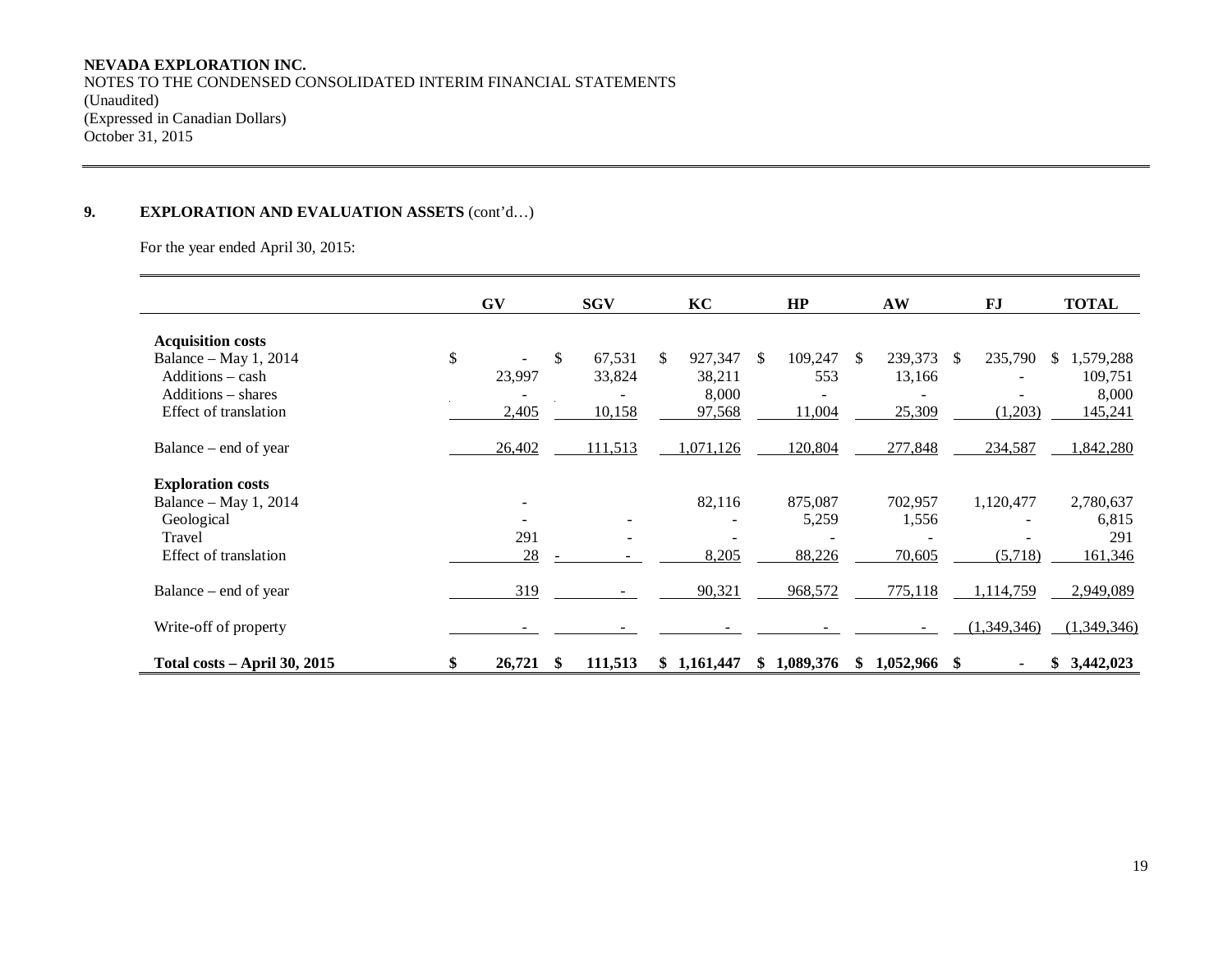#### **9. EXPLORATION AND EVALUATION ASSETS** (cont'd….)

### **Grass Valley Project (GV)**

As at October 31, 2015, the Company's Grass Valley Project consists of 192 (April 30, 2015 - 452) unpatented mining claims held directly by the Company covering approximately 15.5 km<sup>2</sup> (April 30, 2015 - 37.6 km<sup>2</sup>).

### **South Grass Valley (SGV)**

As at October 31, 2015, the Company's South Grass Valley Project consists of 32 (April 30, 2015 - 185) unpatented mining claims held directly by the Company covering approximately 2.6 km<sup>2</sup> (April 30, 2015 – 15.4 km<sup>2</sup>).

### **Kelly Creek (KC)**

As at October 31, 2015, the Company's Kelly Creek Project consists of 209 (April 30, 2015 - 209) unpatented mining claims leased by the Company from Genesis Gold Corporation through a Mining Lease and Option to Purchase Agreement (the "Genesis Agreement"), covering approximately 16.6 km<sup>2</sup> (April 30, 2015 – 16.6 km<sup>2</sup>).

The Company entered into the Genesis Agreement on October 1, 2009 and as amended on August 25, 2015, to acquire a 100% interest in these claims. Under the Agreement, the Company is the Operator and has the option to purchase 100% of the Genesis claims for USD\$1,500,000, subject to a 1.5% Net Smelter Return Royalty ("Royalty"), and the following advance royalty payments:

| $1st$ anniversary (October 1, 2010)               | S | 5,000 USD                  |
|---------------------------------------------------|---|----------------------------|
| $2nd$ anniversary (October 1, 2011)               |   | 10,000 USD                 |
| $3rd$ anniversary (October 1, 2012)               |   | 10,000 USD                 |
| $4th$ anniversary (October 1, 2013)               |   | 10,000 USD                 |
| 5 <sup>th</sup> and each subsequent anniversaries |   | $10,000$ USD <sup>i)</sup> |

- i) During the year ended April 30, 2015, the Company issued 800,000 Common shares, plus agreed to pay \$10,000 USD to satisfy the October 1, 2014 payment.
- ii) On August 25, 2015, the Company and Genesis Gold Corporation agreed to amend the terms of the Genesis Agreement to reduce the annual payments due on October 1, 2015; October 1, 2016; and October 1, 2017, from \$50,000 USD to \$10,000USD, subject to the each party's rights under the Genesis Agreement.

### **Hot Pot (HP)**

As at October 31, 2015, the Company's Hot Pot Project consists of approximately 8.8 km<sup>2</sup> (April 30, 2015 - 8.8 km<sup>2</sup>) of private land leased by the Company under a Mining Lease Agreement.(the "Hot Pot Lease") from a private property owner.

Under the terms of the Hot Pot Lease, the Company is required to make annual payments of \$20,000 USD on each anniversary, and the agreement is subject to a 3% NSR to the property owner.

All of the Company's mineral interests at Hot Pot are subject to a 1.25% NSR to Royal Gold, Inc.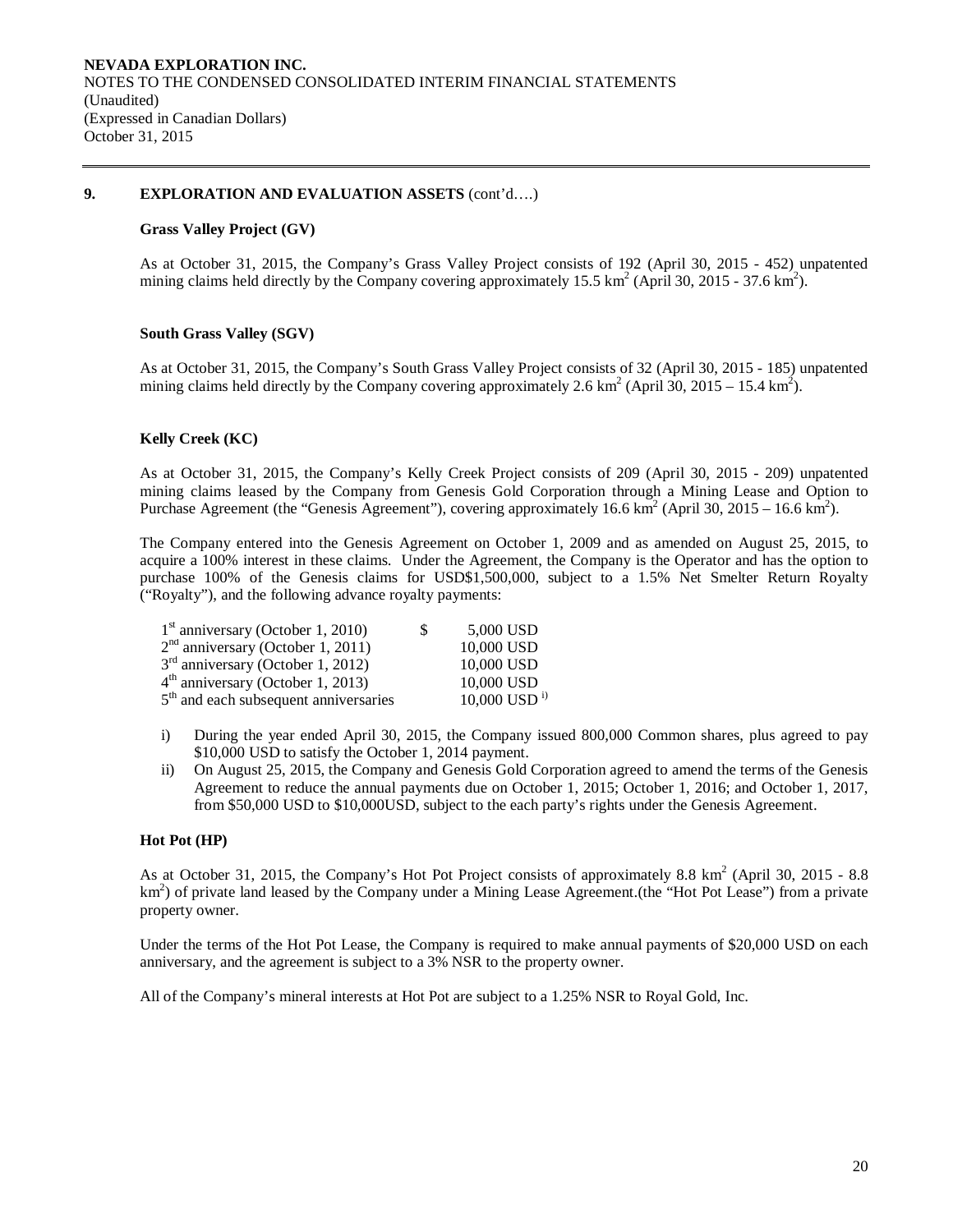### **9. EXPLORATION AND EVALUATION ASSETS** (cont'd….)

### **Awakening (AW)**

As at October 31, 2015, the Company's Awakening Project consists of 47 (April 30, 2015 - 72) unpatented mining claims held directly by the Company covering approximately 3.8 km<sup>2</sup> (April 30, 2015 – 4.5 km<sup>2</sup>).

# **Fletcher Junction (FJ)**

The Company dropped the Fletcher Junction Project and wrote off all associated costs during the year ended April 30, 2015.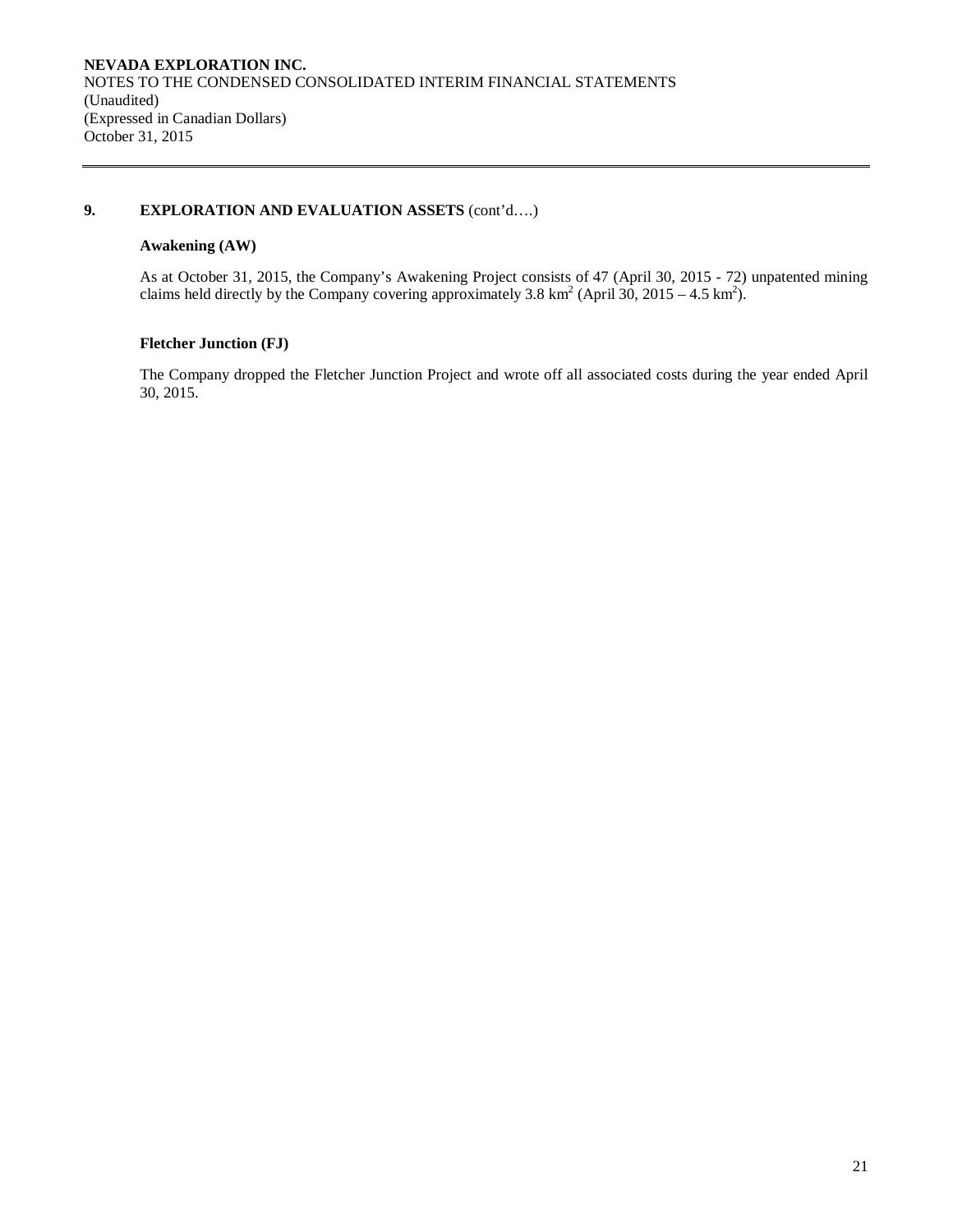### **10. DEPOSITS AND BONDS**

|                                                                              | October 31,<br>2015 |       | April 30<br>2015 |
|------------------------------------------------------------------------------|---------------------|-------|------------------|
| Security deposits <sup>(1)</sup><br>Reclamation bond deposits <sup>(2)</sup> | S<br>37,269         | $- S$ | 5,750<br>23,144  |
| (1)                                                                          | 37,269              |       | 28,894           |

<sup>(1)</sup> Security deposits consisted of \$5,750 guaranteed investment certificate ("GIC") and bearing interest at prime less 2%. The GIC was used to secure the credit limit on a credit card.

(2) Reclamation bond deposits are required by the U.S. Bureau of Land Management ("BLM") and the U.S. Forest Service ("USFS") to ensure that any reclamation and clean-up work required on the Company's properties will be completed to the satisfaction of the BLM and the USFS. The Company did not have any asset retirement obligations as of October 31, 2015 and April 30, 2015.

## **11. ACCOUNTS PAYABLE AND ACCRUED LIABILITIES**

Accounts payable and accrued liabilities for the Company are as follows:

|                                                                                                                    | October 31,<br>2015                       |     | April 30,<br>2015                      |
|--------------------------------------------------------------------------------------------------------------------|-------------------------------------------|-----|----------------------------------------|
| Trade payables<br>Due to related parties (Note 6)<br>Due to key management personnel<br><b>Accrued liabilities</b> | \$<br>66,238<br>37,700<br>13,095<br>8,320 | \$. | 111,693<br>91,143<br>208,268<br>37,474 |
| Total                                                                                                              | \$<br>125.353                             |     | 448,578                                |

### **12. FINANCE LEASE OBLIGATIONS**

The Company has a finance lease obligation for a leased vehicle of \$38,798 (US- \$29,673), with blended monthly payments of principal and interest, bearing interest at a rate of 2.90% per annum.

|                                                                      |    | October 31,<br>2015  | April 30,<br>2015  |
|----------------------------------------------------------------------|----|----------------------|--------------------|
| Finance lease obligations<br>Deduct: amount representing interest    | \$ | 38,798 \$<br>(1,724) | 41,616<br>(2,131)  |
| Present value of minimum lease payments due<br>Less: current portion |    | 37,074<br>(5,801)    | 39,485<br>(10,630) |
| Non-current portion                                                  | S  | 31,273               | 28,855             |

The total of principal repayments of the finance lease obligations that are due within the next one year is \$5,801, and the remaining portion for \$31,273 is due between fiscal years 2016 to 2019.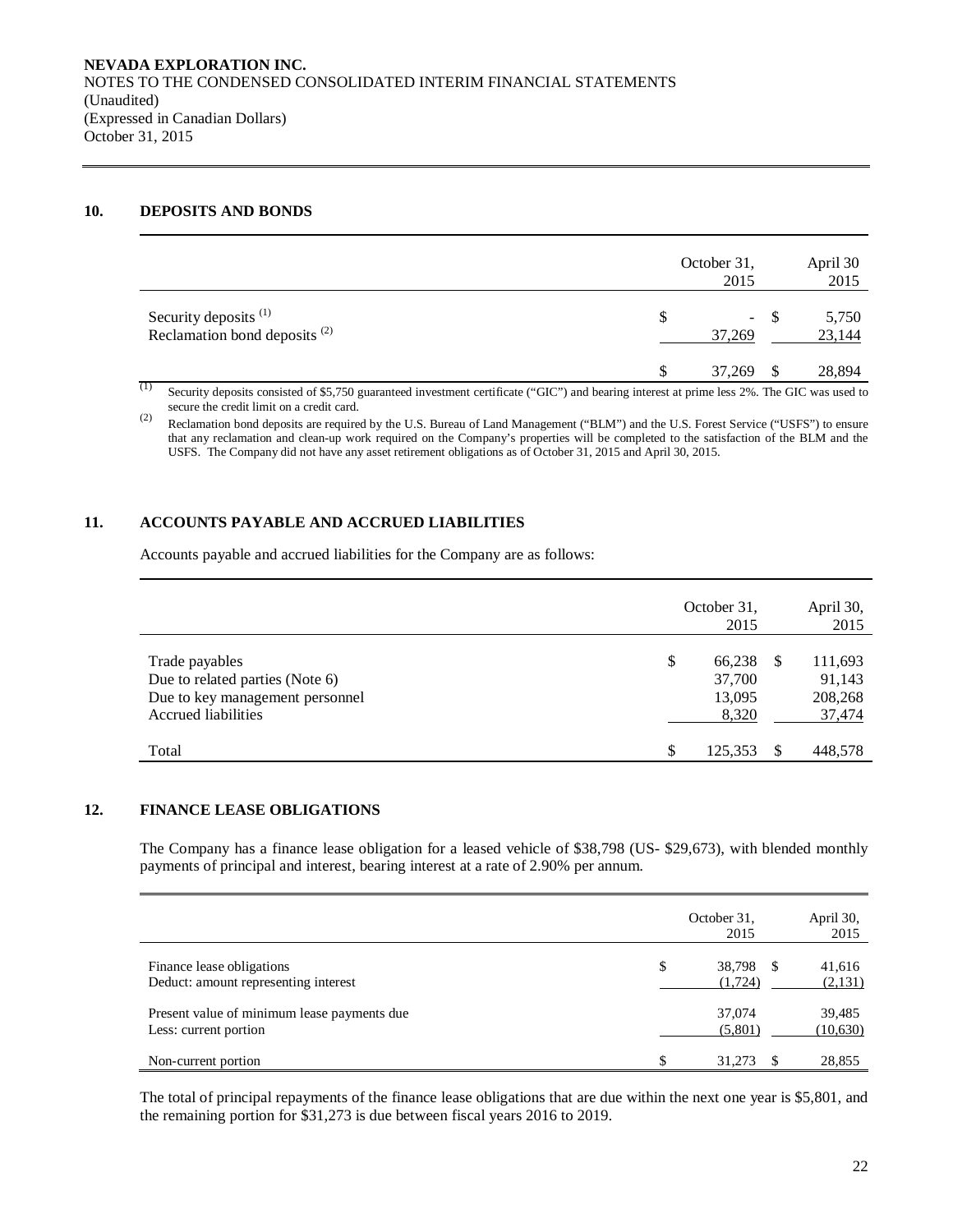### **13. SHORT-TERM DEMAND LOAN**

|                                                            | October 31,<br>2015      | April 30,<br>2015 |
|------------------------------------------------------------|--------------------------|-------------------|
| Loan payable on demand, with no interest and no fixed term | $\overline{\phantom{a}}$ | 30,000            |
|                                                            | $\sim$                   | 30,000            |

During the year ended April 30, 2015, the Company entered into a loan, payable on demand, with no interest and no fixed term with a shareholder of the Company. During the period ended October 31, 2015, the Company received \$16,958 of bridge loan financing as part of the shares for debt agreement which resulted in a total of \$46,958 in bridge loan financing and the issuance of 939,150 units (Note 14).

# **14. CAPITAL STOCK**

### a) Authorized share capital:

As at October 31, 2015, the authorized share capital of the Company was: Unlimited number of common shares without par value; Unlimited number of preferred shares without par value; All issued shares are fully paid.

### b) Issued share capital:

On August 28, 2015, the Company's common shares were consolidated on the basis of one post-consolidated common share for every ten pre-consolidated common shares. The numbers of the shares presented in these consolidated financial statements have all been adjusted to reflect the impact of this share consolidation.

During the period ended October 31, 2015, the Company:

- Completed its non-brokered private placement by issuing 14,100,000 units at a price of \$0.05 per unit, for gross proceeds of \$705,000. Each unit consists of one common share and one non-transferable common share purchase warrant, with each full warrant entitling the holder to purchase a common share for a period of three years at an exercise price of \$0.10. Fair value allocated in connection to these warrants was \$287,597. In connection with the private placement, the Company paid \$74,278 in share issuance costs;
- Completed bridge financing whereby the Company issued 939,150 units at a price of \$0.05 per unit to settle \$46,958 of unsecured demand loans provided to the Company by arm's length parties. Each unit consists of one common share and one non-transferable common share purchase warrant, with each full warrant entitling the holder to purchase a common share for a period of three years at an exercise price of \$0.10. Fair value allocated in connection to these warrants was \$18,932. In connection with the bridge financing, the Company paid \$4,896 in share issuance costs; and
- Completed a shares for debt settlement whereby the Company issued 2,500,000 common shares to the Company's management team at a price of \$0.05 per common share to settle \$125,000 of accrued salaries.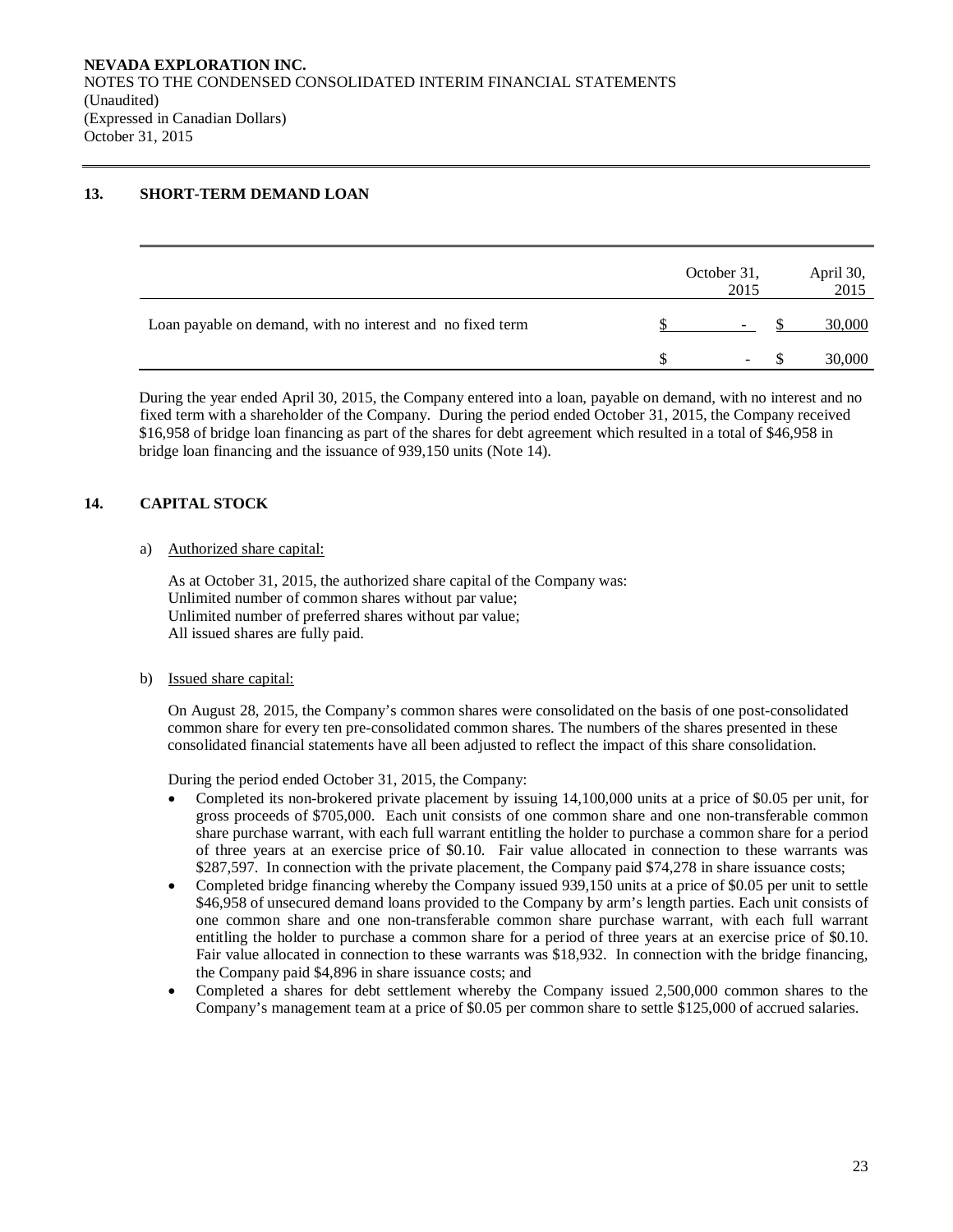#### **14. CAPITAL STOCK** (cont'd…)

During the period ended October 31, 2014, the Company:

• Completed a non-brokered private placement by issuing 283,010 units at a price of \$0.50 per unit, for gross proceeds of \$141,505. Each unit consists of one common share and one non-transferable common share purchase warrant entitling the holder to purchase one common share at an exercise price of \$0.50 for a period of three years. Fair value allocated in connection to these warrants was \$46,892. In connection with the private placement, the Company:

i) paid finders' fee of \$3,530 to an arm's length party; and

ii) issued 4,000 finders' warrants with a fair value of \$793.

#### c) Options

The Company has a stock option plan under which it is authorized to grant options to executive officers and directors, employees and consultants enabling them to acquire up to 10% of the issued and outstanding common stock of the Company. Under the plan, the exercise price of each option equals the market price, minimum price or a discounted price of the Company's stock as calculated on the date of grant. The options can be granted for a maximum term of five years.

During the period ended October 31, 2015, the Company granted an aggregate of 1,625,000 stock options to acquire common shares of the Company to officers and directors of the Company. The options have an exercise price of \$0.185 and vest one third immediately, one third on October 19, 2016; and one third on October 19, 2017.

During the period ended October 31, 2014, the Company did not grant any stock options.

| Expiry date                                            | Exercise<br>price | April 30,<br>2015 | Granted    | Expired  | Cancelled | October 31.<br>2015 | Exercisable |
|--------------------------------------------------------|-------------------|-------------------|------------|----------|-----------|---------------------|-------------|
| December 31, 2015                                      | 1.00              | 250,000           | ۰          |          | ۰         | 250,000             | 250,000     |
| August 9, 2016                                         | 1.00              | 20,000            | ۰          |          | ۰         | 20,000              | 20,000      |
| September 25, 2017                                     | 1.10              | 10.000            |            |          |           | 10,000              | 10,000      |
| December 4, 2017                                       | 1.20              | 50,000            | ۰          |          | ۰         | 50,000              | 50,000      |
| March 2, 2019                                          | 1.00              | 280,000           |            |          | ۰         | 280,000             | 280,000     |
| October 19, 2020                                       | 0.19              |                   | 1.625.000  |          |           | .625,000            | 1,625,000   |
| Total                                                  |                   | 610,000           | 1,625,000  |          |           | 2,235,000           | 2,235,000   |
| Weighted average exercise price                        |                   | \$<br>1.02        | \$<br>0.19 | \$<br>۰. | ۰         | \$<br>0.41          | \$<br>0.41  |
| Weighted average remaining life of options outstanding |                   |                   |            |          |           | 4.11 years          |             |

A continuity of share purchase options for the period ended October 31, 2015 is as follows:

#### c) Warrants

During the period ended October 31, 2015, the Company:

- Granted 14,100,000 common share purchase warrants in connection to a private placement; and
- Granted 939,150 common share purchase warrants in connection to bridge financing.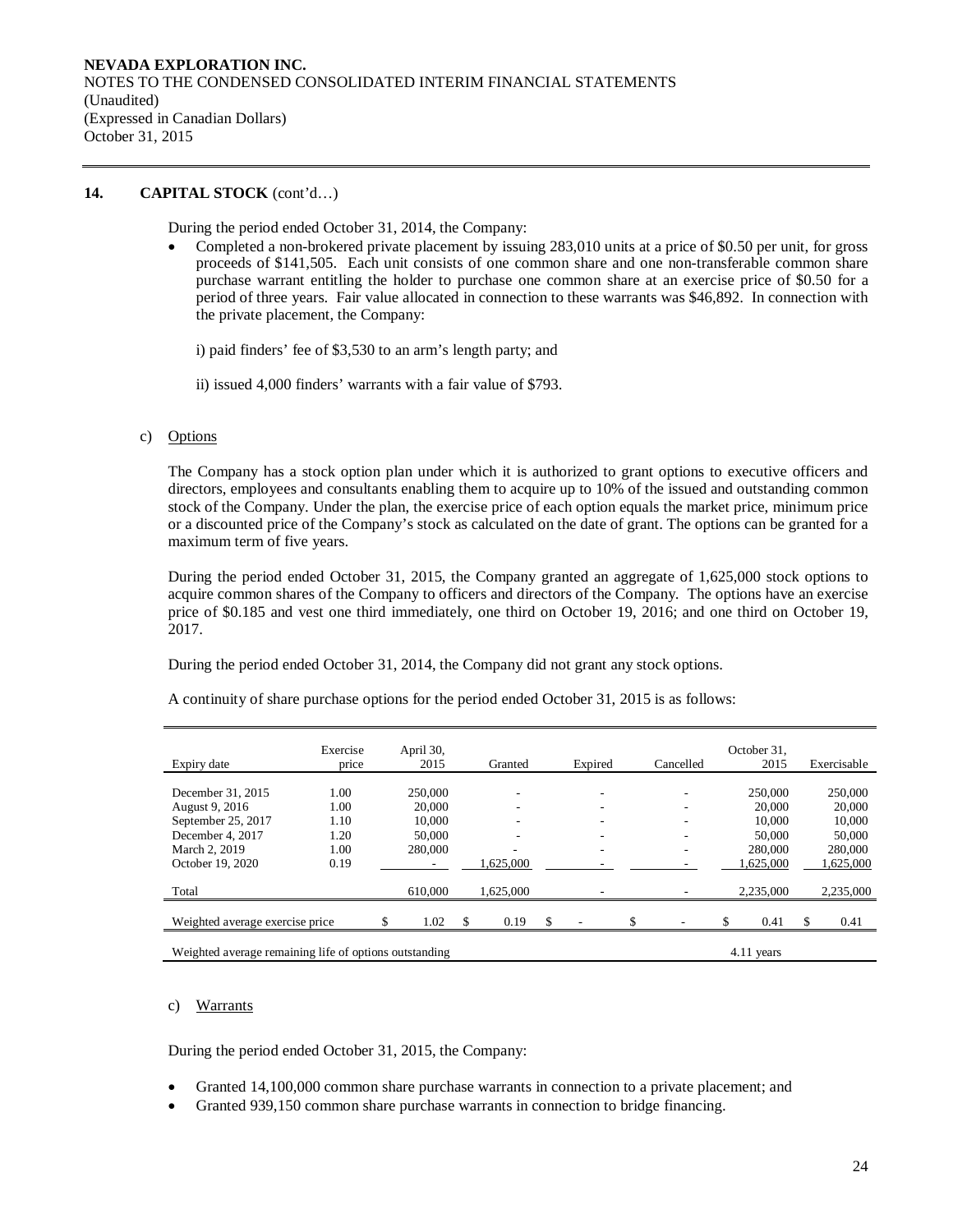# **14. CAPITAL STOCK** (cont'd…)

### c) Warrants (cont'd…)

A continuity of share purchase warrants for the period ended October 31, 2015 is as follows:

| Expiry date                     | Exercise<br>price | April 30,<br>2015 |     | Granted    | Expired                  | October 31.<br>2015 |   | Exercisable |
|---------------------------------|-------------------|-------------------|-----|------------|--------------------------|---------------------|---|-------------|
| August 19, 2017                 | \$<br>0.50        | 283,010           |     |            | $\overline{\phantom{a}}$ | 283,010             |   | 283,010     |
| August 19, 2017                 | 0.50              | 4.000             |     |            |                          | 4.000               |   | 4.000       |
| August 28, 2018                 | 0.10              | ۰                 |     | 939.150    | ٠                        | 939.150             |   | 939,150     |
| August 28, 2018                 | 0.10              | ٠.                |     | 13,200,000 | ۰.                       | 13.200.000          |   | 13,200,000  |
| September 23, 2018              | 0.10              |                   |     | 900,000    |                          | 900,000             |   | 900,000     |
| Total                           |                   | 287,010           |     | 15.039.150 |                          | 15,326,160          |   | 15,326,160  |
| Weighted average exercise price |                   | \$<br>0.50        | \$. | 0.10       | \$<br>٠                  | \$<br>0.11          | S | 0.11        |

|                                                      | October 31,<br>2015 | April 30,<br>2015 |
|------------------------------------------------------|---------------------|-------------------|
| Share price                                          | \$0.05              | \$0.40            |
| Risk-free interest rate                              | $0.00\%$            | 1.09%             |
| Expected life of warrants                            | 3 years             | 3 years           |
| Annualized volatility based on historical volatility | 136.66%             | 85.28%            |
| Dividend rate                                        | $0.00\%$            | 0.00%             |
| Fair value per warrant                               | \$0.02              | \$0.02            |

## **15. SEGMENTED INFORMATION**

The Company operates in one industry segment, being the acquisition, exploration, and development of resource properties. Geographic information is as follows:

|                                                                                                                     |    |                                |    | 2015                           |
|---------------------------------------------------------------------------------------------------------------------|----|--------------------------------|----|--------------------------------|
| Non-current assets:<br><b>United States</b><br>Equipment<br>Exploration and evaluation assets<br>Deposits and bonds | \$ | 135,742<br>3,930,232<br>37,269 | -S | 138,643<br>3,442,023<br>28,894 |
|                                                                                                                     | ¢  | 4,103,243                      | S  | 3,609,560                      |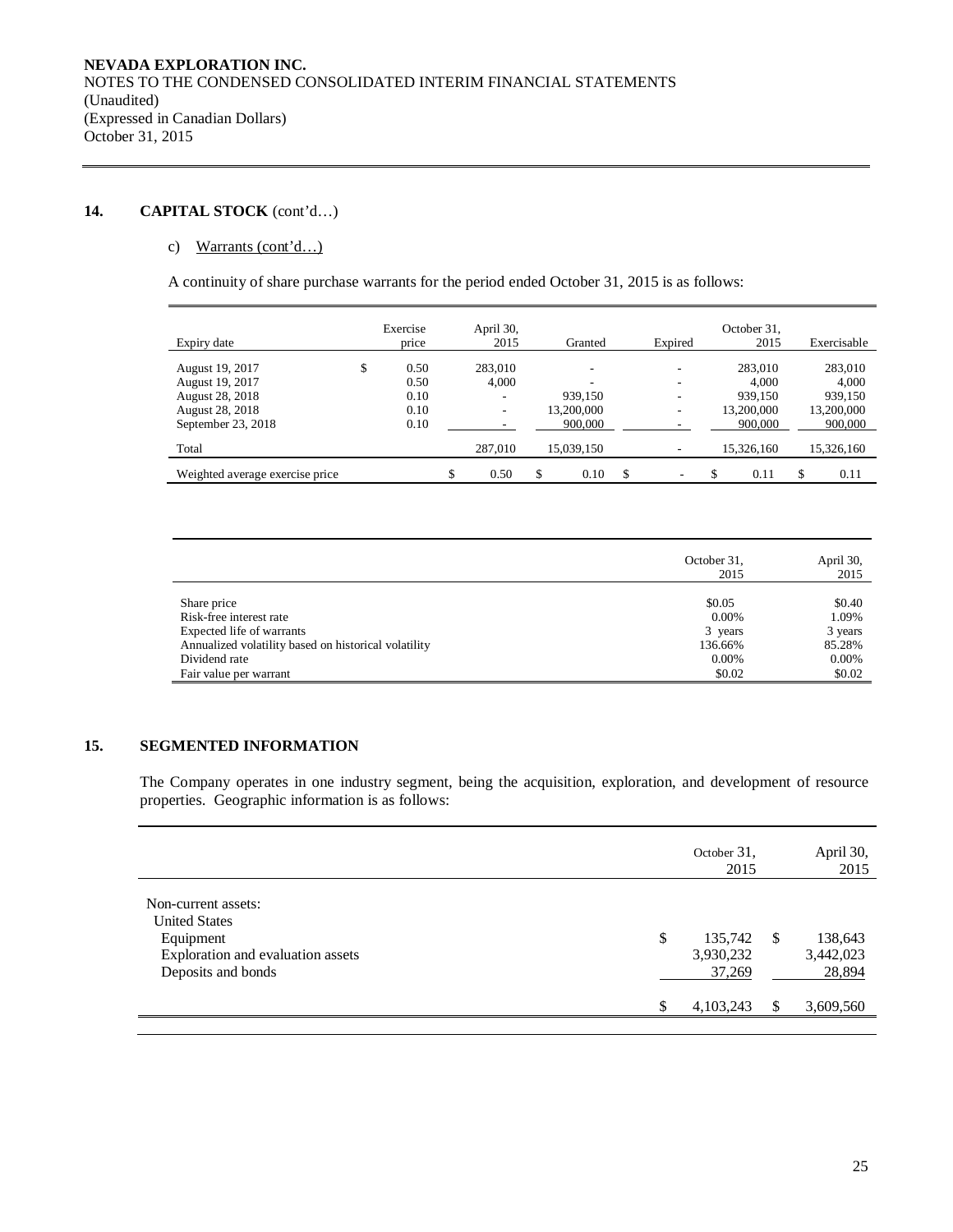### **16. KEY MANAGEMENT COMPENSATION**

Remuneration of key management of the Company is as follows:

|          | Six Months<br>Ended<br>October 31,<br>2015 |               | Six Months<br>Ended<br>October 31,<br>2014 |
|----------|--------------------------------------------|---------------|--------------------------------------------|
| Salaries | 37,547                                     | <sup>\$</sup> | 91,626                                     |
|          | \$<br>37,547                               | <sup>\$</sup> | 91,626                                     |

## **17. FINANCIAL RISK MANAGEMENT**

#### **Financial risk factors**

The Company's risk exposures and the impact on the Company's financial instruments are summarized below:

#### *Credit risk*

Credit risk is the risk of loss associated with a counterparty's inability to fulfill its payment obligations. The Company's credit risk is primarily attributable to cash and deposits and bonds. Management believes that the credit risk concentration with respect to cash is remote as it maintains accounts with highly-rated financial institutions.

### *Liquidity risk*

Liquidity risk is the risk that the Company will not be able to meet its financial obligations as they fall due. The Company manages liquidity risk through the management of its capital structure and financial leverage, as outlined in the discussion on capital management. It also manages liquidity risk by continuously monitoring actual and projected cash flows. The Board of Directors reviews and approves the Company's operating and capital budgets, as well as any material transactions out of the normal course of business.

As at October 31, 2015, the Company had a cash balance of \$151,563 (April 30, 2015 - \$29,674) to settle current liabilities of \$131,154 (April 30, 2015 - \$489,208). The Company will require financing from lenders, shareholders and other investors to generate sufficient capital to meet its short term business requirements.